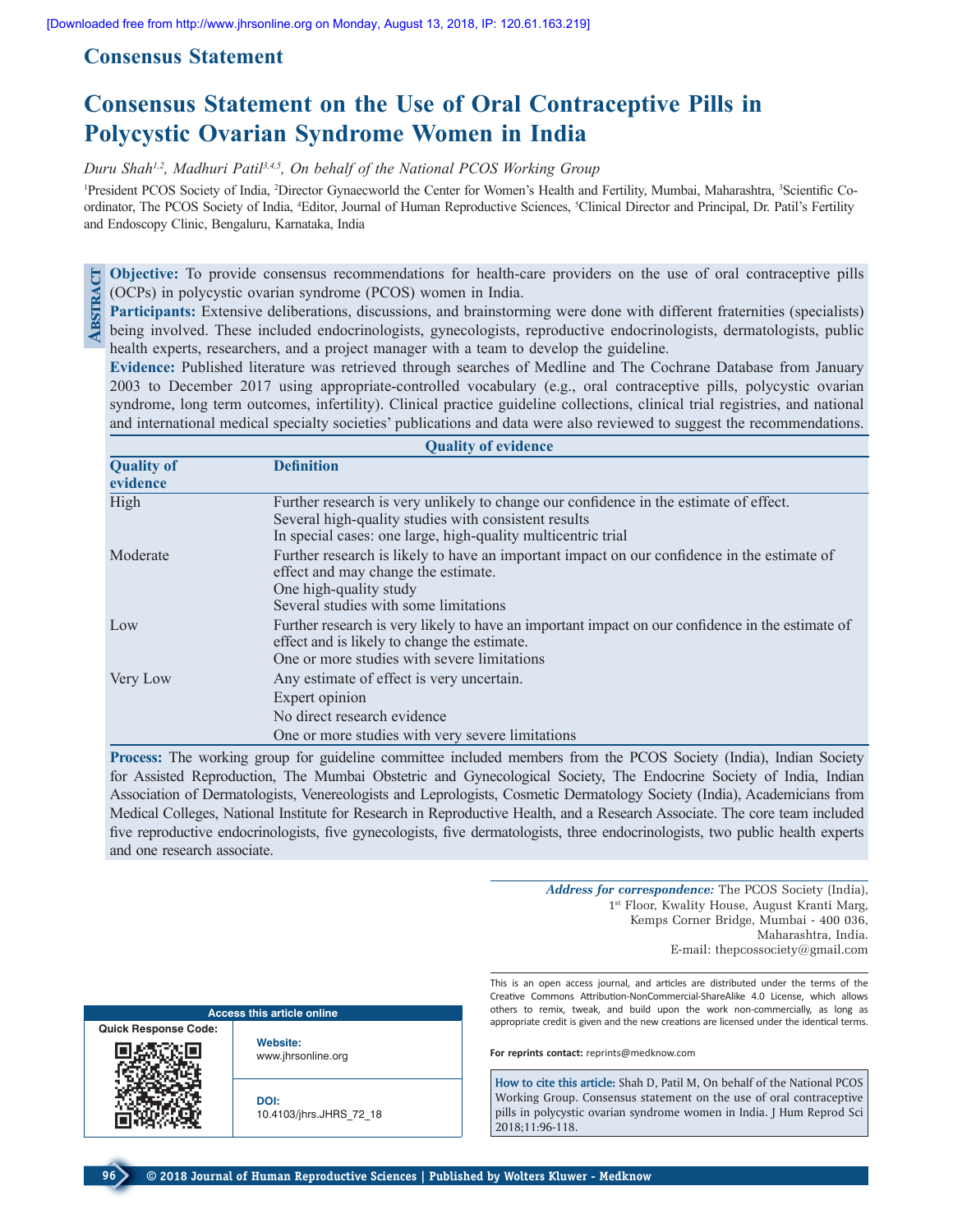|                                                                                           | <b>Grades of recommendation</b>                                                                                                                                                   |  |  |  |  |
|-------------------------------------------------------------------------------------------|-----------------------------------------------------------------------------------------------------------------------------------------------------------------------------------|--|--|--|--|
|                                                                                           | Note: The grade of recommendation relates to the strength of evidence on which the recommendation is based. It does not reflect the<br>clinical importance of the recommendation. |  |  |  |  |
| $\mathbf{A}$                                                                              | Evidence from meta-analysis of randomized controlled trials                                                                                                                       |  |  |  |  |
|                                                                                           | Evidence from at least one randomized controlled trial                                                                                                                            |  |  |  |  |
| B                                                                                         | Systematic review of (homogenous) cohort studies of 'exposed' and 'unexposed' subjects<br>Individual cohort study/low-quality randomized controlled trials                        |  |  |  |  |
| Systematic review of (homogenous) case-control studies<br>Individual case-control studies |                                                                                                                                                                                   |  |  |  |  |
| $\mathcal{C}$                                                                             | Case series, low-quality cohort, or case-control studies                                                                                                                          |  |  |  |  |
| D                                                                                         | Evidence from expert committee reports or opinions or clinical experience of respected authorities, or both                                                                       |  |  |  |  |
|                                                                                           | <b>Good Practice Points (GPP)</b>                                                                                                                                                 |  |  |  |  |
|                                                                                           | Recommended best practice based on the clinical experience of the guideline development group                                                                                     |  |  |  |  |

**Conclusions:** This consensus statement provides the guidance/recommendations for Indian practitioners regarding the use of OCP in women with PCOS. PCOS is one of the common endocrinopathies encountered in gynecological/endocrine practice. The spectrum of this disorder may range from prepubertal girls with premature pubarche, young girls with hirsutism, acne and anovulatory cycles, married women with infertility, and elderly women. Although obesity is a common feature for most PCOS patients, 'lean PCOS' also exists. For several years, OCPs have played an important role in the symptom management of PCOS women. This is due to the fact that OCPs decrease the luteinizing hormone, reduce androgen production, and increase sex hormone-binding globulin, which binds androgens. Several new formulations of OCPs have been developed to decrease the side effects. This includes use of less androgenic progestins and lower doses of ethinyl estradiol. These consensus recommendations help the health provider to choose the right type of OCPs, which will alleviate the symptoms with least side effects. It also gives insight into the indications, contraindications, and concerns regarding its short, intermediate and long-term use.

**Keywords:** *Acne, anovulatory cycles, endometrial carcinoma, hirsutism, oral contraceptive pill, polycystic ovarian syndrome*

# **BACKGROUND**

*Oral* contraceptive pills (OCPs) have been the first-line therapy for concurrent treatment of menstrual irregularity, acne, and hirsutism in women with polycystic ovarian syndrome (PCOS), thus playing an important role in the symptom management of the PCOS women. The Combined OCP (COCP) also improve dysmenorrhea and menorrhagia, treat premenstrual syndrome, prevent menstrual migraines, treat pelvic pain related to endometriosis, and decrease the risk of endometrial and ovarian cancer.

The association of PCOS with metabolic syndrome brings up the debate regarding the risks versus benefits of OCP use in PCOS women. Moreover, the presence of confounding factors such as obesity, smoking, diabetes, and other cardiometabolic comorbidities is a significant limitation in comparing the different OCPs as well as the risks and benefits associated with their use. With this in mind, the PCOS Society (India) had a consensus meeting with a multidisciplinary faculty on providing recommendations for the use of OCPs in PCOS women in India. These recommendations were provided keeping in mind the phenotype of Indian women, who tend to have a higher risk of metabolic syndrome and insulin resistance.

PCOS is associated with several comorbidities such as obesity, diabetes, metabolic syndrome, and mood and anxiety disorders. Side effects of COCP such as weight gain, mood changes, and adverse effects on cardiometabolic risk factors may at times exacerbate the problems in PCOS women. Thus, before initiating treatment with OCPs, thorough counseling is essential and this should be backed up by stringent monitoring at every follow‑up visit.

Prescribing information of OCPs in PCOS women should include the choice of cyclic versus continuous use and COCP with different types of progestins and pills with progestin only options.

Though weight reduction, exercise, and lifestyle modification are the first line of management with beneficial effects, especially in the obese PCOS women, COCP have been recommended to improve the clinical manifestations.

## **Pharmacology**

There are two types of OCPs: combined pills (combined oral contraceptive [COCP]), containing an estrogen and a progestogen, and progestogen only pills. The COCP is a combination of two types of steroids; ethinyl estradiol (EE) as the main estrogenic component, with the dose varying from 20 to 50 µg per tablet (usually 30–35 micrograms), and progestins essentially derivatives of 19-nortestosterone (norethisterone,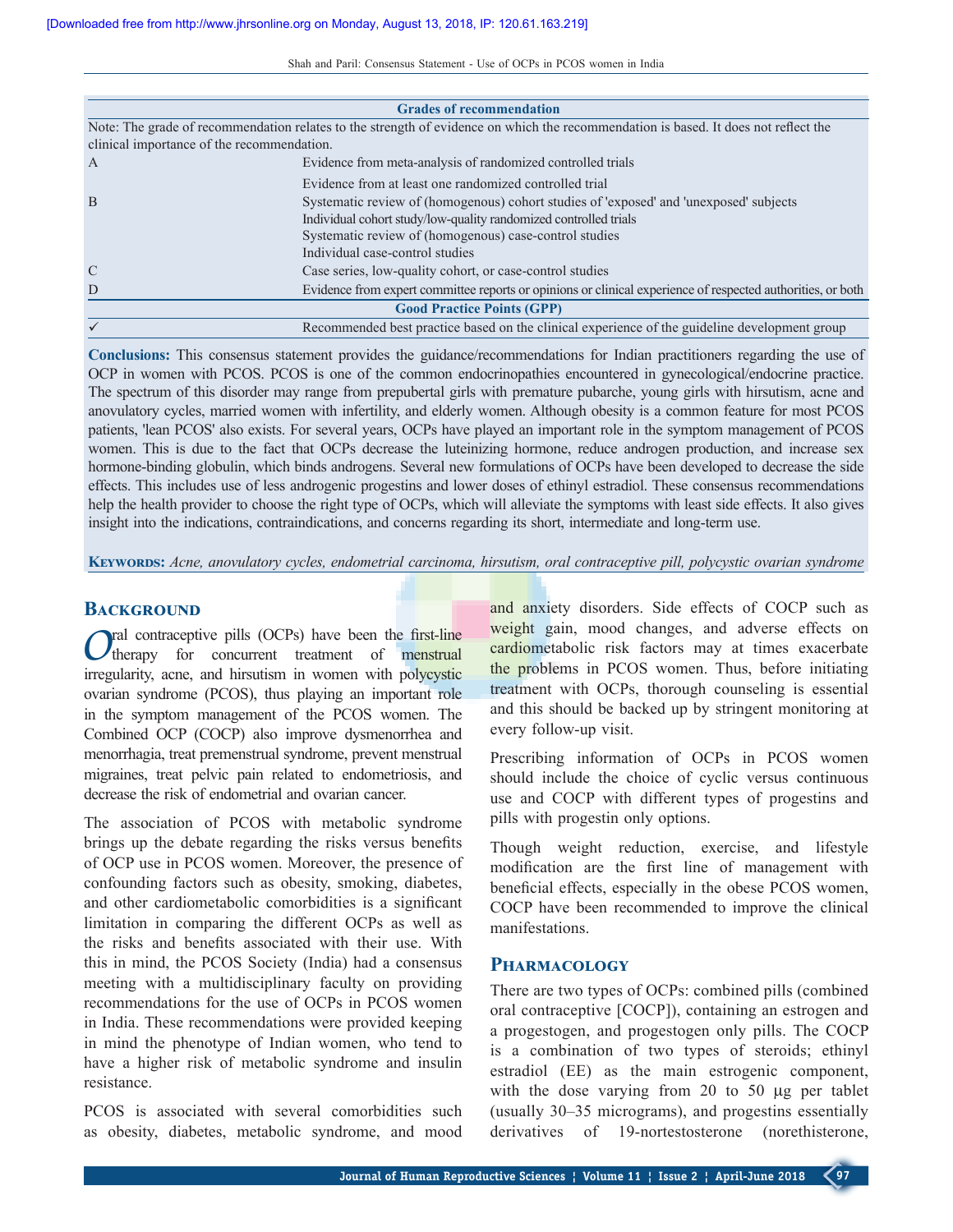levonorgestrel, and more recently desogestrel, gestodene, norgestimate, and drospirenone). Reduction in the dose of estradiol was possible due to the availability of progestins with high antigonadotropic activity. The metabolism of EE is similar to that of endogenous estradiol, i.e., it undergoes oxidation at various carbon atoms.<sup>[1,2]</sup>

Contraceptive efficacy of COCP with 15 and 20 μg EE, measured by the Pearl index, is in the range of 0.07–0.88 and is therefore similar to that of COCP containing 30 μg EE (0.06–0.88).[3]

Estradiol undergoes an intensive first-pass effect in the cytochrome P450 (CYP) 3A system of the liver, leading to the formation of its metabolites: estrone, estrone sulfate, and estrone glucuronide.<sup>[4]</sup> Approximately 95% of the oral dose is metabolized before going into systemic circulation. The half-life of estradiol in plasma is  $\sim$ 2.5 h, whereas the terminal half-life is  $\sim$ 13–20 h and depends on enterohepatic circulation and on circulating levels of sulfate and glucuronide metabolites. On stopping treatment, estrogen concentrations return to basal levels within 2–3 days. Estradiol is mainly eliminated in the urine;  $\sim$ 10% is eliminated in feces.

# **Mechanism of Action of Oral Contraceptive Pill**

Mechanism for the action of OCPs is shown in Figure 1.





# **TYPES OF ORAL CONTRACEPTIVE PILL**

OCPs contain potent, synthetic estrogen, EE, in combination with a progestin which may be derived from testosterone or those that are structurally unrelated to testosterone and function as androgen receptor antagonists (cyproterone acetate [CPA] and drospirenone). Low‑dose OCPs contain EE (20–35 μg) along with low androgenic progestin, such as desogestrel or gestodene, or an antiandrogen, such as cyproterone acetate, chlormadinone acetate, or the spironolactone derivative drospirenone.

Originally, the manufactured combination OCP formulations were monophasic, with each active tablet containing a fixed dose of estrogen and progestin throughout the cycle. Multiphasic preparations (biphasic and triphasic) were developed in the 1980s to reduce the total dosage of progestin throughout the cycle without increasing the risk of breakthrough bleeding.

Different generations of OCPs<sup>[5]</sup> are highlighted in Table 1.

|                   | Table 1: Different generation of oral contraceptive pills                                                  |                                                      |          |                                                |                |         |                               |                |
|-------------------|------------------------------------------------------------------------------------------------------------|------------------------------------------------------|----------|------------------------------------------------|----------------|---------|-------------------------------|----------------|
| Year              | <b>Progression</b>                                                                                         | <b>Estrogen</b>                                      |          | <b>Dose Progesterone</b>                       | <b>Dose</b>    |         | <b>Activity of progestins</b> |                |
|                   |                                                                                                            | component                                            |          | (mcg) component                                | (mg)           |         | <b>Estrogen Progesterone</b>  | Androgenic     |
|                   | 1960-1963 First-generation oral<br>contraceptives                                                          | Mestranol<br>(ethinyl estradiol<br>- 3 methyl ether) | 75       | Norethynodrel                                  | 5              | $^{++}$ | $^{++}$                       | $^{++}$        |
|                   |                                                                                                            |                                                      | 50       | Norethisterone<br>acetate/norethindrone        | 4              |         |                               |                |
| 1970 <sub>s</sub> | Second-generation progestin                                                                                |                                                      | 100      | Norethindrone<br>Norgestrel,<br>Levonorgestrel | $\overline{2}$ |         | $++++-$                       |                |
|                   | Emergency contraceptive pill Ethinyl estradiol<br>Progesterone only pill                                   |                                                      | 100      | Norgestrel<br>Norethindrone                    | 0.35           |         |                               |                |
| 1980s             | Low estrogen doses<br>First Bi-phased and<br>tri-phased pills                                              | Ethinyl estradiol<br>Ethinyl estradiol               | 35<br>35 | Norethindrone<br>Norethindrone                 | 0.5/0.75/1     |         |                               |                |
|                   | Third-generation progestins                                                                                | Ethinyl estradiol 20-35 Norgestimate,                |          | gestodene,<br>desogestrel                      | 0.15           |         | $^{+++}$                      | $^{++}$        |
| 1989              | Lower estrogen                                                                                             | Ethinyl estradiol                                    | 20       | Levonorgestrel                                 | 0.1            |         |                               |                |
| 1997              | Fourth-generation progestin<br>2000-2010 Regimens with reduced<br>hormone-free interval, new<br>progestins | Ethinyl estradiol                                    | 30       | Drospirenone<br>Dienogest                      | 3              |         | $+/-$                         | Antiandrogenic |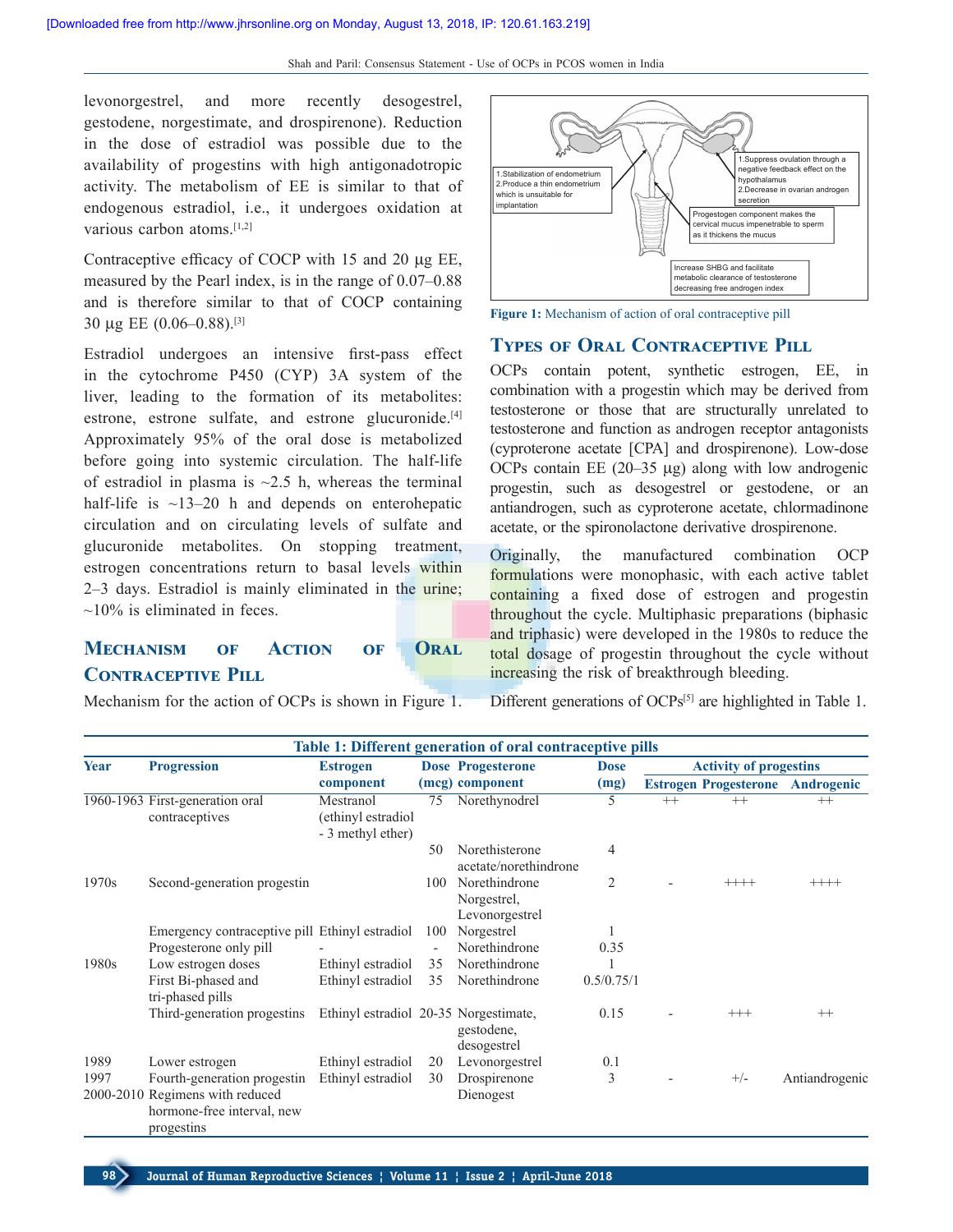# **Indications and contraindications for the use of oral contraceptive pills**

Indications for the use of OCPs are enumerated in Table 2.

#### **Table 2: Indications for the use of oral contraceptive pills in polycystic ovary syndrome and nonpolycystic ovary syndrome women**

| <b>Non-PCOS</b> women            | <b>PCOS</b> women                   |
|----------------------------------|-------------------------------------|
| Contraceptive                    | Contraceptive                       |
| Menstrual disturbances           | Menstrual disturbances              |
| Dysmenorrhea                     | Hirsutism                           |
| Premenstrual syndrome            | Acne                                |
| Assisted reproductive technology | Assisted reproductive<br>technology |
| Prevention of colorectal cancer  | Prevention of endometrial cancer    |
| Improved bone mineral density    |                                     |
| Pain due to endometriosis        |                                     |
| PCOS=Polycystic ovary syndrome   |                                     |

Contraindications for the use of OCPs are enumerated in Table 3.

| <b>Table 3: Contraindications for the use of oral</b>            |                                                     |     |  |  |
|------------------------------------------------------------------|-----------------------------------------------------|-----|--|--|
|                                                                  | contraceptive pills                                 |     |  |  |
| <b>Absolute contraindications</b>                                | <b>Relative contraindications</b>                   |     |  |  |
| Thrombophlebitis or                                              | Age $>45$ years                                     | 1.  |  |  |
| thromboembolic disorder                                          | <b>Diabetes</b>                                     |     |  |  |
| Cerebrovascular or coronary                                      | Hypertension                                        |     |  |  |
| artery disease                                                   | Smoking                                             |     |  |  |
| Carcinoma of the breast or other<br>estrogen-dependent neoplasia | Gallbladder disease                                 |     |  |  |
| Undiagnosed abnormal genital                                     | History of gestational cholestasis                  |     |  |  |
| bleeding                                                         | History of renal disease                            |     |  |  |
| Known or suspected pregnancy                                     | Impaired liver function                             | 1.1 |  |  |
| Benign or malignant liver tumors                                 | Hyperlipidemia                                      |     |  |  |
| Cholestatic jaundice of<br>pregnancy (or jaundice with           | Varicose veins and superficial<br>venous thrombosis |     |  |  |
| previous OCP use                                                 | History of migraine with focal aura                 | 1.1 |  |  |
| Hepatic neoplasia, abnormal<br>liver function                    | Major surgery with prolonged<br>immobilization      |     |  |  |
| Hypersensitivity to OCPs                                         |                                                     |     |  |  |
| Pregnancy                                                        |                                                     |     |  |  |
| OCPs=Oral contraceptive pills                                    |                                                     |     |  |  |

## *Summary of evidence*

In women more than 40 years with PCOS, the use of OCPs outweighs the theoretical or proven risks. The use of OCPs results in protection against endometrial and ovarian cancers. One randomized controlled trial (RCT)  $(n = 83)$ , one nonrandomized trial  $(n = 84)$ , and 11 cohort studies  $(n = 3242)$  were evaluated by World Health Organization (WHO) in the  $5<sup>th</sup>$  (2015) guidelines on 'Medical Eligibility Criteria for Contraceptive Use.' Only one study showed duration response effect and nine studies showed oral COCP use associated with less bone mineral density (BMD) gain (or greater loss) than nonuse.<sup>[6-8]</sup> One study suggested that among women using OCPs with varicose veins, the rate of venous thromboembolism (VTE) and superficial venous thrombosis (SVT) was higher as compared with nonusers but was not statistically significant and the number of events was small.[9] One study demonstrated that among women with SVT, the risk of VTE was higher in oral contraceptive (OC) users compared with nonusers.<sup>[10]</sup> One case–control study suggested an increased risk for myocardial infarction (MI)[11] and one retrospective cohort study suggested an increased risk for stroke and VTE<sup>[12]</sup> among COCP users with hypercholesterolemia compared to nonusers. One prospective cohort study suggested no worsening of lipid abnormalities among COCP users with dyslipidemia compared to nonusers with dyslipidemia.<sup>[13]</sup>

#### *Recommendations*

| <b>Number</b> | <b>Recommendation</b>                                                                                                                                                                                                                                                         | <b>Grade</b> | <b>Quality</b> |
|---------------|-------------------------------------------------------------------------------------------------------------------------------------------------------------------------------------------------------------------------------------------------------------------------------|--------------|----------------|
| 1.1.1         | Women aged 40 years and older<br>can generally use COCP but<br>should follow up on a regular basis<br>for CV risk, dyslipidemia, and<br>thromboembolism                                                                                                                       | B            | Low            |
| 1.1.2         | COCP use may decrease BMD in<br>adolescents, especially in those<br>choosing very low-dose formulations<br>(<30 µg EE containing COCP).<br>COCP use has little-to-no effect on<br>BMD in premenopausal women and<br>may preserve bone mass in those who<br>are perimenopausal | B            | Low            |
| 1.1.3         | Women with varicose veins can use<br>COCP without restriction                                                                                                                                                                                                                 | C            | Very<br>Low    |
|               | Women with SVT can generally use<br>COCP but may be associated with an<br>increased risk of VTE                                                                                                                                                                               | D            | Very<br>Low    |
| 1.1.4         | Women with known dyslipidemias<br>without other known cardiovascular<br>risk factors can generally use COCP.<br>Routine screening for dyslipidemias<br>is not required unless history of<br>known severe genetic lipid disorders                                              | B            | Very<br>Low    |

#### **Drug interactions**

Pharmacological interactions between OCPs and other compounds may be of two types: drugs may impair the effectiveness of the OCPs or OCPs may interfere with the metabolism of other compounds. Interactions of the first kind are due to interference with the absorption, metabolism, or excretion of estrogen, and interactions of the second kind are due to competition for metabolic pathway.

#### *Summary of evidence*

a. Drugs may impair the efficacy of OCPs: Drugs such as anticonvulsants (phenobarbital, phenytoin, and carbamazepine) and rifampicin induce a cytochrome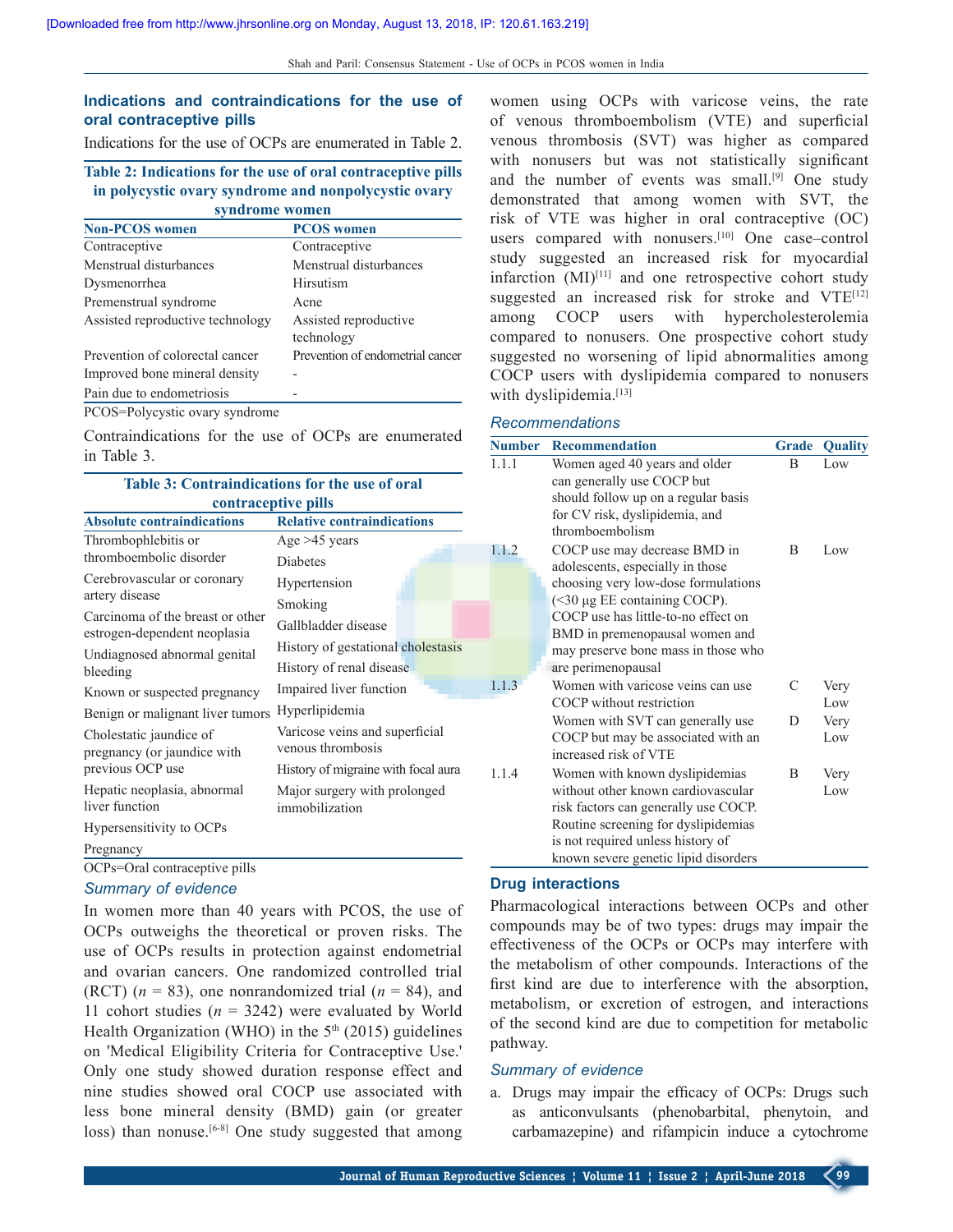P450, thereby increasing the clearance of the  $OCPS^{[14-17]}$ 

Other antibiotics such as ampicillin, metronidazole, quinolones, and tetracycline, which reduce the bacterial flora of the gastrointestinal tract and increase enterohepatic recirculation, affect OC efficacy as a result of low bioavailability of  $EE^{[18,19]}$ Ascorbic acid and paracetamol give rise to increased blood concentrations of EE due to competition for sulfation, which can increase the risk of its side effects[20]

b. OCPs may interfere with the metabolism of other drugs: OCPs reduce the clearance of benzodiazepines (chlordiazepoxide, alprazolam, diazepam) and nitrazepam.[21] The concentration of theophylline, prednisolone, caffeine, and cyclosporine is also reduced in OCP users.[22] Thus, lower doses of these drugs may be effective in OCPs users

The clearance of temazepam, salicylic acid, paracetamol, morphine, and clofibric acid apparently is increased.[23‑25] OCPs users may require larger doses of these drugs. Serum concentration of some of the antiepileptic drug (AEDs) such as lamotrigine may vary during the cycle when OCPs are being used. Lamotrigine level decreases almost by 50% when on the pill resulting in poor seizure control. During 'pill-free' interval, the level may increase causing lamotrigine toxicities such as dizziness, double vision, and lack of coordination; therefore, the dose should be decreased during the pill-free period<sup>[26]</sup>

c. For women taking antiretroviral drugs that have significant pharmacokinetic interactions with hormonal contraceptives, an alternative or additional effective contraceptive method to prevent unintended pregnancy is recommended. Several ritonavir-boosted protease inhibitors (PIs/r), efavirenz (EFV), and elvitegravir/cobicistat (EVG/c) based regimens have drug interactions with COCP. These drugs decrease or increase the blood levels of EE, norethindrone, or norgestimate, which potentially decreases contraceptive efficacy or increases estrogen or progestin‑related adverse effects (e.g., thromboembolism). EFV can decrease etonogestrel bioavailability and plasma progestin concentrations of COCP containing EE and norgestimate.[27] Several PI/r and EVG/c decrease OC estradiol levels.<sup>[28-31]</sup> Several pharmacokinetic studies have shown that etravirine, rilpivirine, and nevirapine use did not significantly affect estradiol or progestin levels in women with HIV using COCP.[32‑34]

#### *Recommendations*

|       | <b>Number Recommendation</b>               |   | <b>Grade Quality</b> |
|-------|--------------------------------------------|---|----------------------|
| 1.2.1 | For woman on AEDs that may                 | D | Low                  |
|       | compromise the efficacy of OCPs,           |   |                      |
|       | high-dose pills containing at least        |   |                      |
|       | 50 mcg of EE should be prescribed          |   |                      |
| 1.2.2 | Dose of lamotrigine may be doubled         | B | Low                  |
|       | to maintain steady therapeutic levels,     |   |                      |
|       | but its side effects can occur during      |   |                      |
|       | pill-free interval, and the patient should |   |                      |
|       | remember to reduce the lamotrigine         |   |                      |
|       | dosage during these days                   |   |                      |
| 1.2.3 | When on antibiotics, the OCPs user         | D | Very                 |
|       | should use an additional method of         |   | Low                  |
|       | contraception                              |   |                      |
| 12.4  | Lower doses of benzodiazepines             | D | Low                  |
|       | (chlordiazepoxide, alprazolam, and         |   |                      |
|       | diazepam) and nitrazepam theophylline,     |   |                      |
|       | prednisolone, caffeine, and cyclosporine   |   |                      |
|       | may be effective in OC users               |   |                      |
| 1.2.5 | OCPs users may require larger doses        | D | Low                  |
|       | of acetaminophen, aspirin temazepam,       |   |                      |
|       | paracetamol, morphine, and clofibric       |   |                      |
|       | acid                                       |   |                      |
| 1.2.6 | Those women on PIs/r should be             | A | Low                  |
|       | advised to use the alternative methods     |   |                      |
|       | of contraception                           |   |                      |

#### **Side effects**

#### *Summary of evidence*

Side effects of oral contraceptives vary depending on the dose and type of hormone used in the OCPs. Side effects, in general, include breast tenderness, bloating, nausea, weight gain, migraine, insulin resistance, increased blood sugars, dyslipidemia, VTE, cardiovascular disease (CVD), vaginal spotting, and abnormal bleeding. Mild increase in blood pressure might occur with some newer OCPs formulations.[35,36]

Specific types or dose of progestins, estrogens, or combinations of COCP cannot currently be recommended with inadequate evidence in adults and adolescents with PCOS, and the practice should follow general population guidelines.<sup>[37]</sup> In smokers, the third‑generation OCPs may have deleterious effects[38] on and may increase the risk of VTE as compared to second‑generation OCPs containing the androgenic progestin levonorgestrel.[39,40] Women who are at risk of CVD, older age, presence of diabetes, hypertension, and dyslipidemias, who are obese, and who smoke should be counseled about the increased risk of CVD. We also know that PCOS itself is associated with increased incidence and risk of obesity, hyperlipidemia, and hypertension.<sup>[37]</sup> As PCOS women are already at a higher risk of CVD, which can be exaggerated with the use of OCPs, close monitoring of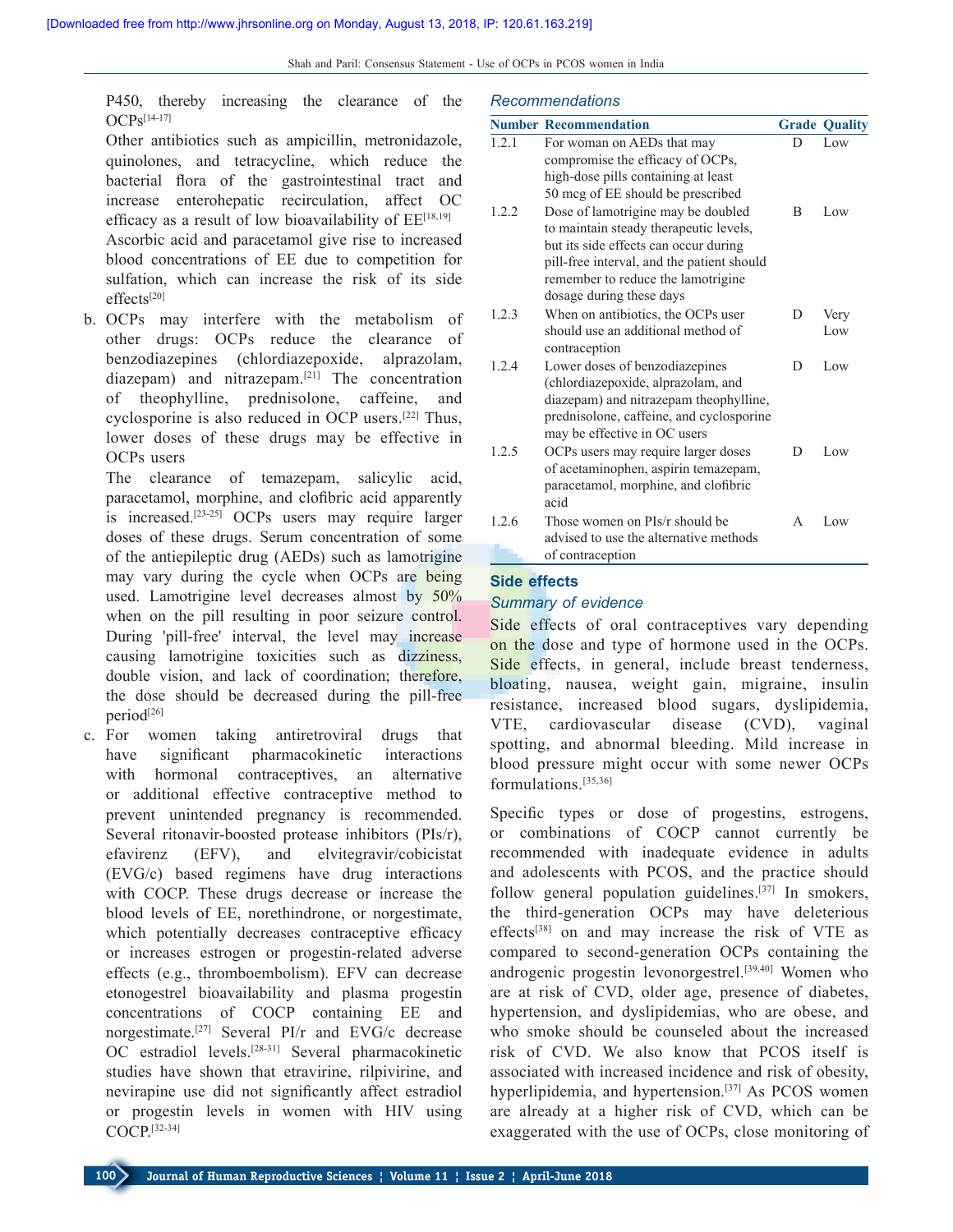OCP users though recommended but, what constitutes close monitoring is not clear. Pharmacovigilance is the key in OCP users.

Figure 2 describes the side effects related to the dose and drug in the OCP.



**Figure 2:** Side effects of oral contraceptive pills depending on dose and drug

#### *Recommendations*

| <b>Number</b> | <b>Recommendation</b>                                                                                                                                                                                                                                                               | <b>Grade</b>  | <b>Quality</b> | Re                       |
|---------------|-------------------------------------------------------------------------------------------------------------------------------------------------------------------------------------------------------------------------------------------------------------------------------------|---------------|----------------|--------------------------|
| 1.3.1         | In PCOS women with insulin<br>resistance, increased blood<br>sugars, dyslipidemia, VTE, and<br>CVD, OCPs should be used with                                                                                                                                                        | B             | Low            | Nui<br>2.1.              |
|               | caution and the right progestin<br>chosen                                                                                                                                                                                                                                           |               |                | 2.1.                     |
| 1.3.2         | Specific types or dose of<br>progestins, estrogens, or<br>combinations of COCP cannot<br>currently be recommended with<br>inadequate evidence in adults and<br>adolescents with PCOS, and the<br>practice should follow general<br>population guidelines                            | B             | Low            | 2.1.<br>Inv<br>Su<br>Cli |
| 1.3.3         | Global CVD risk needs to be<br>considered especially in women<br>who are at risk of CVD, older age,<br>presence of diabetes, hypertension,<br>and dyslipidemias, those who are<br>obese, and those who smoke before<br>commencing the OCP                                           | A             | High           | his<br>$1_{-}$           |
| 1.3.4         | PCOS itself is associated with<br>increased incidence and risk<br>of obesity, dyslipidemia, and<br>hypertension. Close monitoring of<br>OCP users is recommended, but<br>what constitutes close monitoring<br>is not clear, and women should be<br>made aware of the increased risk | $\mathcal{C}$ | Low            |                          |
| 1.3.5         | In smokers, the third-generation<br>OCPs may have deleterious effects<br>on coagulation and should be<br>avoided                                                                                                                                                                    | A             | Moderate       | 2.                       |

## **Counseling**

# **General counseling**

# *Summary of evidence*

To achieve maximum benefits and safety for each individual patient, for noncontraceptive use of COCP, detailed counseling regarding risks, benefits, and contraindications should be done. Counseling regarding the side effects such as weight gain, breakthrough bleeding, nausea, and breast tenderness is important. These women also need to be informed about the side effects such as decreased libido, melasma, and mood changes.[41]

It is also important to discuss the interactions of OCPs with anticonvulsants, antibiotics, benzodiazepines, salicylic acid, paracetamol, morphine, and clofibric acid. Women who want to start OCPs should also be counseled regarding the contraindications mentioned earlier.

Counseling is important when acne is treated with COCP as acne reduction may take a few months for the results to be evident, and therefore, combining COCP with other medications for early treatment of acne may be appropriate.

#### *Recommendations*

| <b>Number</b> | <b>Recommendation</b>                                                                                           | <b>Grade</b> | <b>Ouality</b> |
|---------------|-----------------------------------------------------------------------------------------------------------------|--------------|----------------|
| 2.1.1         | Counseling regarding risks, benefits,<br>and contraindications should be<br>done in detail before starting OCPs | A            | High           |
| 2.1.2         | Important to discuss the interactions<br>of OCPs with other drugs                                               | A            | High           |
| 2.1.3         | Counseling regarding the period<br>required for antiandrogenic action<br>of OCPs to be evident is important     |              | Low            |

### **Investigations before initiation** mmary of evidence

nical examination and laboratory tests after proper tory taking are essential before the initiation of OCPs.

- Medical history
	- Age
- Past and present medical conditions
- Any drug use
- **Migraine**
- CVD risk factors (smoking, obesity, hypertension, diabetes, dyslipidemia, and coronary artery disease)
- Thrombophilia (any known disorder of thrombophilia, personal or family history of previous VTE)
- History about usage of tobacco (oral, snuff, etc.)
- History of smoking
- Physical examination<sup>[42]</sup>
	- Blood pressure measurement
	- Body mass index (BMI)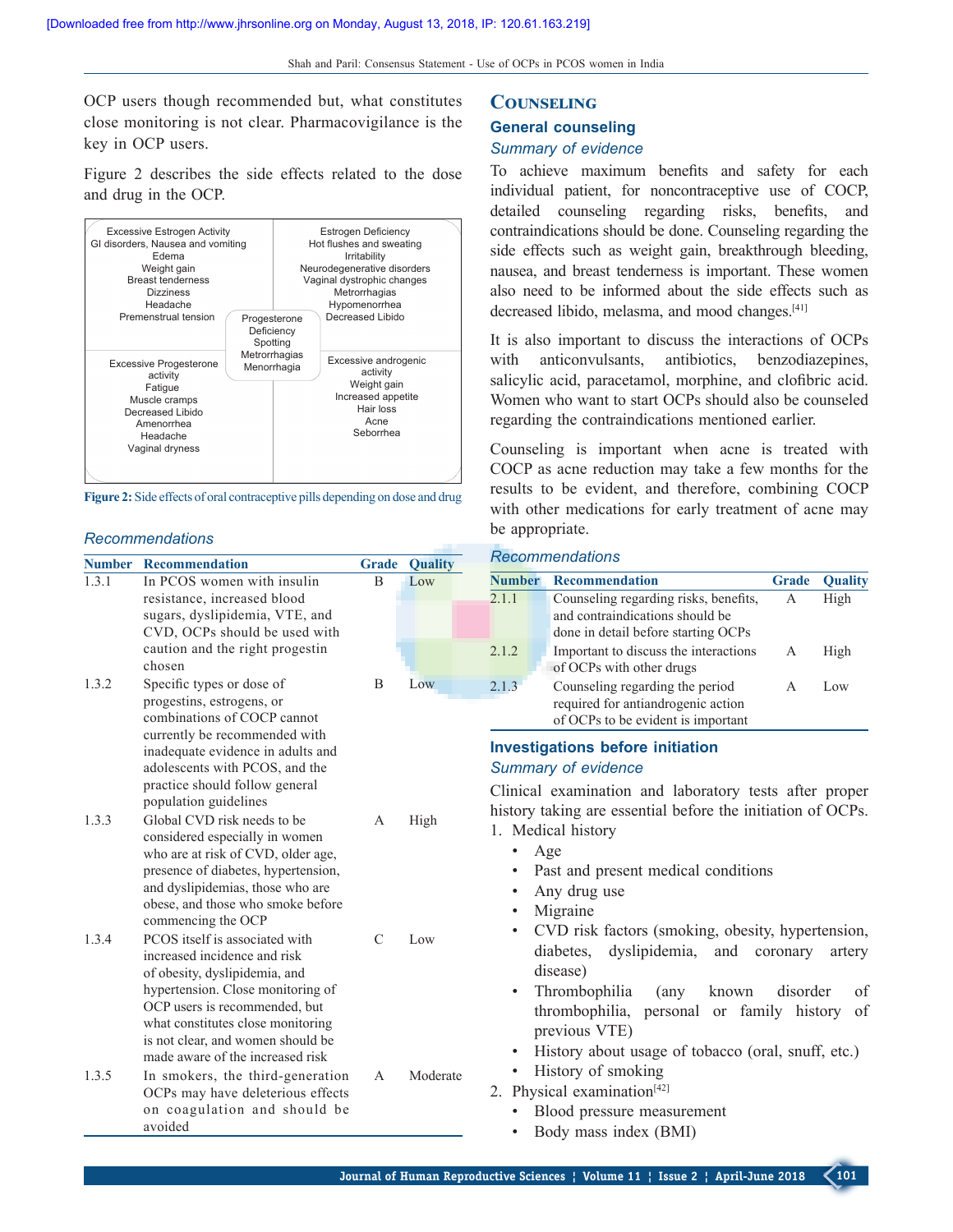- Waist circumference
- Pelvic examination
- Breast examination
- 3. Laboratory tests in the presence of cardiometabolic  $risk^{[37]}$ 
	- A fasting glucose level or in the presence of overweight or other diabetes risk factors a 75‑g 2‑h standard oral glucose tolerance test (OGTT)
	- Lipid profile in overweight or obese PCOS.

Contrary to previous practice, pelvic examinations and Pap smears are not required before prescribing COCP medications according to recommendations by the WHO, the American Congress of Obstetricians and Gynecologists, and Planned Parenthood. This makes it more feasible for dermatologists also to prescribe COCP medications without gynecology consultation.[43] Thrombophilia screen is not recommended routinely before prescribing an OCP unless there is a family history of VTE in a first‑degree relative.

#### *Recommendations*

|       | <b>Number Recommendation</b>                                                                                        |   | <b>Grade Quality</b> |
|-------|---------------------------------------------------------------------------------------------------------------------|---|----------------------|
| 2.2.1 | Obtaining a thorough past medical/                                                                                  | A | Moderate             |
|       | family history, calculating the BMI<br>and measuring blood pressure, are<br>important before prescribing a COCP     |   |                      |
| 2.2.2 | Measuring blood sugar levels and<br>OGTs may not be recommended unless                                              | A | Low                  |
|       | the women are overweight or have<br>other diabetes risk factors<br>Asian Indian race is high risk                   |   |                      |
| 2.2.3 | Evaluation of lipids should be done<br>only in overweight women with PCOS,<br>but it may not apply to Asian Indians | A | Low                  |
| 2.2.4 | Pelvic examinations and Pap smears<br>are not required before prescribing<br>COCP medications                       | B | Moderate             |
| 2.2.3 | Thrombophilia screen is recommended<br>only in the presence of family history<br>of VTE in a first-degree relative  | B | Low                  |

# **Starting and stopping of therapy with oral contraceptive pills**

## *Summary of evidence*

OCPs are ideally started on any day between day 1 and 5 of the cycle, given for 21 days and stopped. This will be followed by withdrawal bleed. A new packet of pills is started counting the  $1<sup>st</sup>$  day of withdrawal bleed as day 1. The patient should be called for follow‑up after 3 months for the assessment of blood pressure and enquired for the presence of any other problems. Thereafter, annual visit is required for assessing side

effects, checking blood pressure, and evaluating glucose intolerance and lipids.

Since peak bone mass development occurs during adolescence and young adulthood, use of low‑dose estrogen COCP early in the teen years may affect the bone mass, $[44]$  although some studies refute this observation.[45,46] As definitive conclusions are not yet available, the use of COCP for acne should be avoided within 2 years of menarche or in patients who are <14 years of age unless it is clinically warranted. If the use of COCP is clinically warranted in the age group <14 years, it is preferable to use drospirenone and drospirenone/levomefolate, norgestimate, and norethindrone. During treatment, circulating androgen and sex hormone‑binding globulin (SHBG) levels may be monitored to assess the adequacy of hormonal therapy, although clinical response will be the primary marker followed.

OCPs need to be stopped in the presence of any side effects or if abnormal glucose tolerance or dyslipidemia is detected.

## *Recommendations*

|       | <b>Number Recommendation</b>             |   | <b>Grade Quality</b> |
|-------|------------------------------------------|---|----------------------|
| 2.3.1 | Proper patient selection is necessary to | A | High                 |
|       | minimize risks associated with COCP      |   |                      |
|       | use                                      |   |                      |
| 2.3.2 | In adolescent girls, it is best to wait  | C | Very                 |
|       | for 2 years after menarche to prevent    |   | Low                  |
|       | reduction in peak bone mass              |   |                      |
| 2.3.3 | It is necessary to make women aware      | B | Low                  |
|       | of increased risk of cardiometabolic     |   |                      |
|       | disorders when on OCPs                   |   |                      |
| 2.3.4 | Regular follow-up for the assessment     | C | Very                 |
|       | of side effects, abnormal GTT or lipids  |   | Low                  |
|       | is necessary only in high-risk PCOS      |   |                      |
|       | women. The data on Asian Indians may     |   |                      |
|       | differ                                   |   |                      |
| 2.3.5 | OCPs need to be stopped in the           | А | High                 |
|       | presence of any side effects or          |   |                      |
|       | if abnormal glucose tolerance or         |   |                      |
|       | dyslipidemia is detected                 |   |                      |

#### **Long‑term concerns**

#### *Summary of evidence*

Three issues that need to be addressed include cardiovascular risks, thrombosis with risk of embolism, and cancer risks.

### **Cardiovascular thrombosis risk**

Smoking, hypertension, and diabetes are the risk factors for CVS risks. Controlling these factors reduces the long-term risk of MI and stroke. Thus, counseling regarding these modifiable factors is very important. There is also an increased risk of deep vein thrombosis (DVT) in women using COCP. This risk is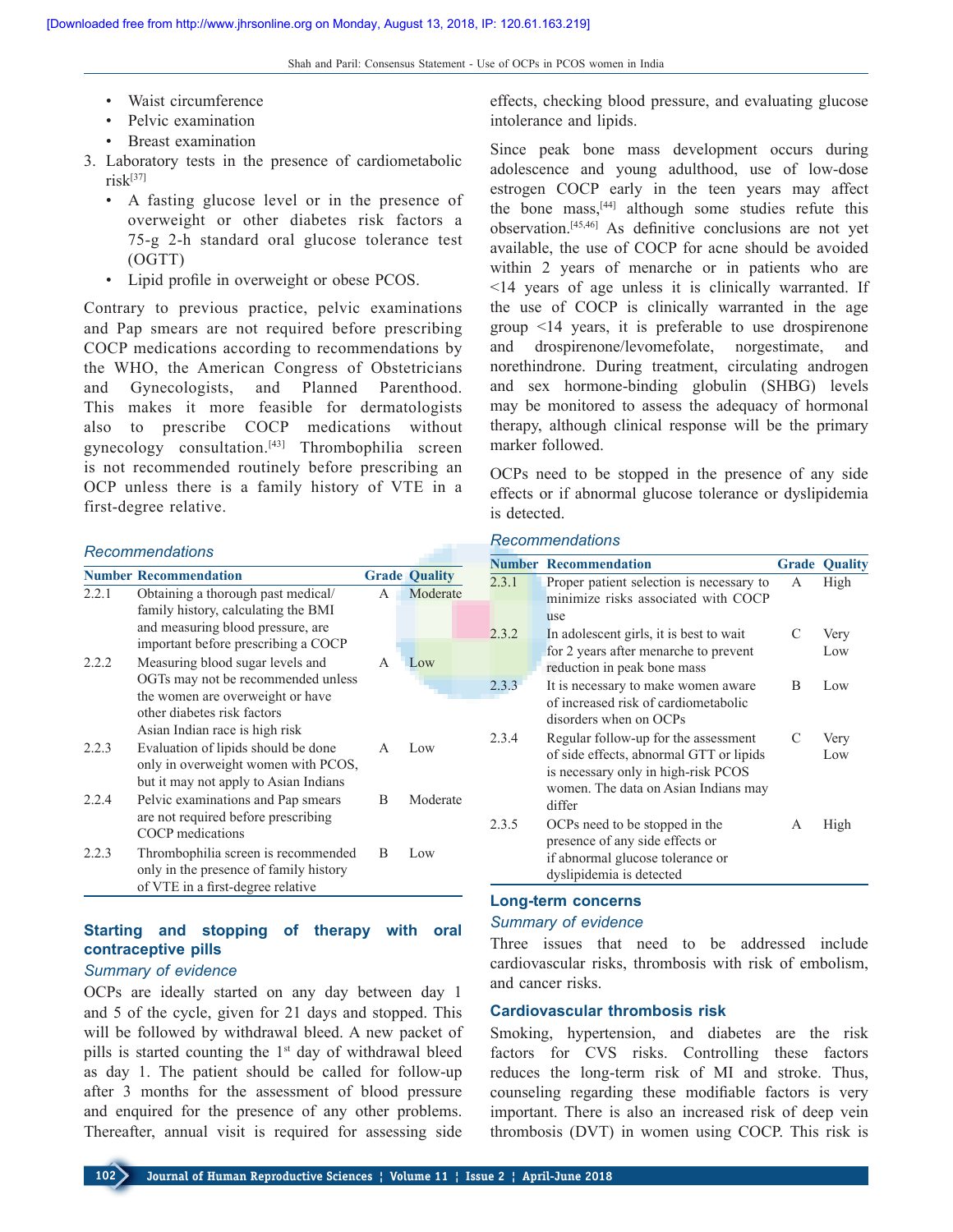$3.4/10,000$  to  $9-10/10,000$  woman-years at 1 year of COCP use as compared to 1/10,000 woman‑years in those who do not use COCP.[47] This risk increases in the presence of obesity, smoking, alcohol consumption, and positive family or personal history. Peragallo Urrutia *et al*. conducted a meta‑analysis of 14 different studies, in which OCP users had three times increased odds for VTE compared with nonusers.

Initially, it was published that drospirenone‑containing OCPs had an higher risk of DVT,<sup>[48,49]</sup> but a recent large prospective trial has shown that the risk of thrombosis is not higher with drospirenone containing OCPs as compared with other OCP formulations.[50] Obese women who use COCP are more likely to experience VTE than obese women who do not use COCP.[51,52] Among women with very high BMI using COCP, evidence for weight gain when on COCP is inconsistent.<sup>[53]</sup>

There is limited evidence and the results are inconsistent on the use of COCP among women with dyslipidemia and risk of cardiovascular outcomes. One study suggested an increased risk for MI among COCP users with hypercholesterolemia<sup>[11]</sup> compared to nonusers without hypercholesterolemia, one study suggested an increased risk for VTE and for stroke among COCP users with dyslipidemia<sup>[15]</sup> compared to COCP users without dyslipidemia, and another study suggested no worsening of lipid abnormalities among COCP users with dyslipidemia<sup>[13]</sup> compared to nonusers with dyslipidemia. The presence of dyslipidemia may not be a contraindication for the use of OCPs. Women should be made aware of the fact that OCPs can change their lipid profile and therefore should be monitored based on metabolic risk profiles. No evidence of risk for pancreatitis was identified in OCP users.

## **Effect on bone mineral density**

The evidence on fracture risk in COCP users is still inconsistent,<sup>[54-65]</sup> although three recent studies show no effect.[45,66,67] COCP use may decrease BMD in adolescents, especially in those choosing very low‑dose formulations (COCP containing <30 μg EE containing COCP).[67‑80] It was also observed that COCP use has little-to-no effect on BMD in premenopausal women<sup>[8,66,68-77,81-83]</sup> and may preserve bone mass in those who are perimenopausal.[78-80,84-90] No impact of OCPs currently exists to caution their use with respect to bone health.

## **Visual disturbances**

There is a cardiovascular background related to the expression of progesterone receptors in ocular tissues for visual disturbances in women receiving COCP. The incidence of ocular complications is estimated to be 1 in 230,000, including dry eye symptoms, corneal edema, lens opacities, and retinal neuro‑ophthalmologic or vascular complications.[91]

Certain studies have reported an increased incidence of glaucoma in women over 40 years when OCPs were used for 3 years or more especially in those women who have additional risk factors for glaucoma.<sup>[92]</sup> Both the physicians prescribing OCPs and the patients receiving them need to be made aware that there may be an concurrent risk of open-angle glaucoma. At present, there is no high-quality evidence for the occurrence of glaucoma in peri and post-menopausal women. These women should therefore be counseled and reassured that the studies do not show any causative effects, but women who have used oral contraceptives for 3 years or more and who have additional risk factors for glaucoma should be checked annually for the disease during their ophthalmic examinations. Thus, ocular pharmacovigilance may be needed only for long-term users or elderly or high eye risk cases.

## **Cancer risk**

Slightly increased risk of breast cancer was reported in women who take COCP and is not related to PCOS women as such.<sup>[93]</sup> The relative risk of breast cancer in the current COCP users was 1.24 (95% confidence interval [CI], 1.15–1.33), and this increased risk disappeared 10 years after discontinuation of COCP. There was also a higher risk of premature deaths due to breast cancer in the population who used COCP  $(P \le 0.0001)$  for longer duration.<sup>[94]</sup>

Earlier 24 observational studies showed a higher risk of cervical cancer in women who use COCP, especially with an increased duration of COCP use. This increased risk, once again, was not related just to PCOS women but in general to OCP use. This risk reduced after discontinuation of COCP and disappeared after 10 years of non use.[95] Although a later published systematic review of nine pooled studies found no significant increase in the risk of cervical cancer among ever-users of COCP, it reported non significant increased risk of cervical cancer in women with >5 years of COCP use as compared to never users.[96]

The use of COCP is associated with reduced risk of occurrence of endometrial and ovarian cancer.[94,97] A 2008 meta‑analysis of 45 different studies reported a significant correlation between duration of COCP use and reduction in risk of ovarian cancer  $(P < 0.0001)$ .

Thus, healthcare professionals should be aware of impacts of the OCP on CVD, BMD (in adolescents),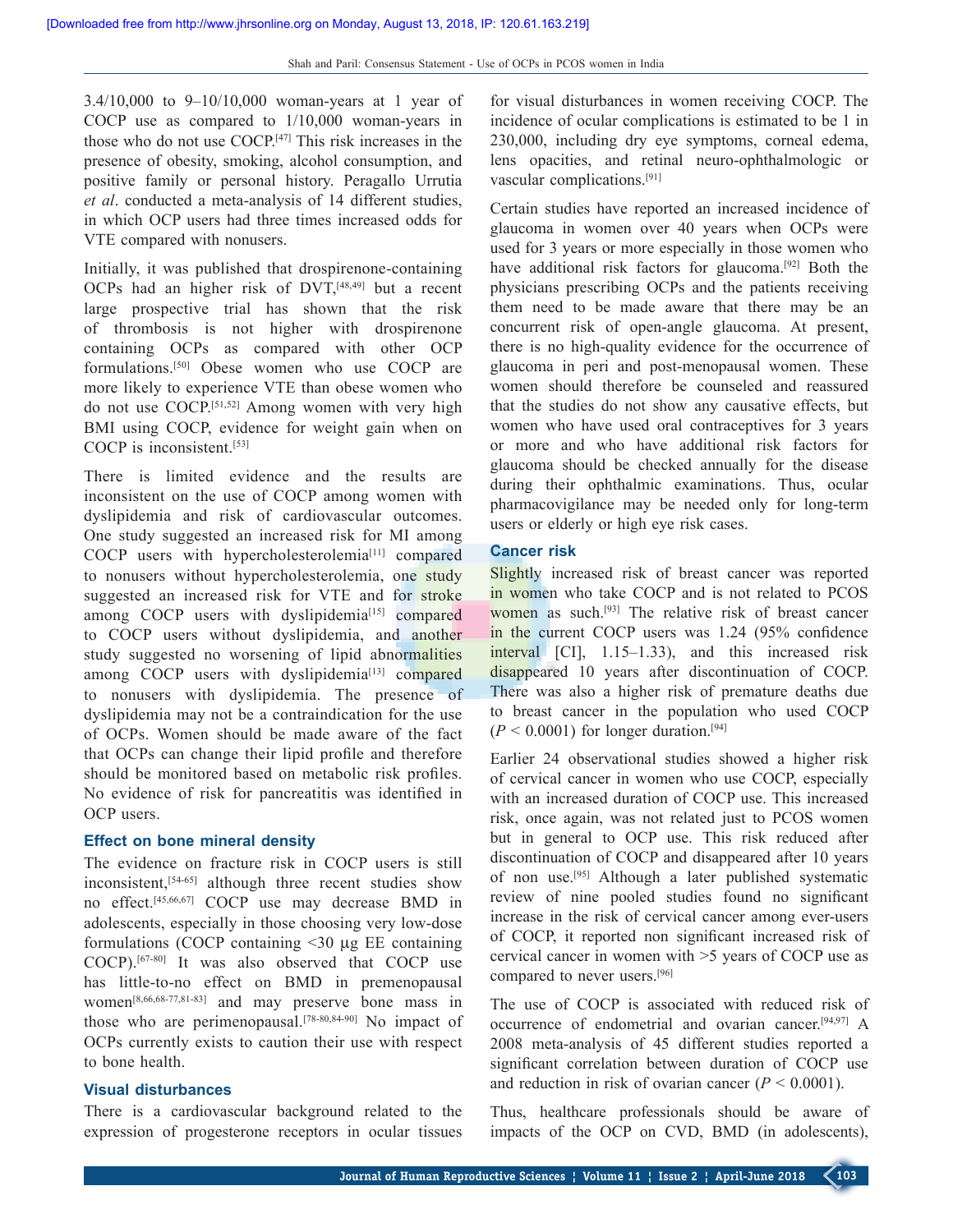venous thrombosis risk, hypertension, lipid profile, and breast (during or within 10 years of use) and liver cancer. Pharmacovigilance is the key and awareness should not impede therapy in genuinely indicated cases, especially for short duration. Often detailed history taking is needed.

#### *Recommendations*

| <b>Number</b> | <b>Recommendation</b>                                          | <b>Grade</b>   | Quality  |
|---------------|----------------------------------------------------------------|----------------|----------|
| 2.4.1         | Smoking, hypertension, and                                     | $\overline{B}$ | Low      |
|               | diabetes are risk factors for CV risk.                         |                |          |
|               | Controlling these factors reduces                              |                |          |
|               | the long-term risk of MI and stroke                            |                |          |
| 2.4.2         | Increased risk DVT in women using                              | B              | Low      |
|               | COCP warrants that DVT should be                               |                |          |
|               | ruled out in all women on COCP who                             |                |          |
|               | complain of edema feet or leg pain                             |                |          |
| 2.4.3         | Obese women who use COCP are                                   | B              | Low      |
|               | more likely to experience VTE than                             |                |          |
|               | obese nonusers. COCP should be                                 |                |          |
|               | used with caution in obese PCOS                                |                |          |
| 2.4.4         | Increased risk for MI among COCP                               | C              | Very Low |
|               | users with hypercholesterolemia                                |                |          |
|               | compared to nonusers. Use COCP<br>with caution                 |                |          |
| 2.4.5         |                                                                | B              | Low      |
|               | Mild dyslipidemia is not a<br>contraindication to use OCP, but |                |          |
|               | the women should be made aware                                 |                |          |
|               | of the fact that OCPs can change                               |                |          |
|               | lipid profile and therefore should be                          |                |          |
|               | monitored based on metabolic risk                              |                |          |
|               | profiles                                                       |                |          |
| 2.4.6         | Increased risk for VTE and                                     | B              | Low      |
|               | stroke among COCP users with                                   |                |          |
|               | dyslipidemia compared to COCP                                  |                |          |
|               | users without dyslipidemia. Use                                |                |          |
|               | COCP with caution                                              |                |          |
| 2.4.7         | Slightly increased risk of breast                              | B              | Low      |
|               | cancer was reported in women who                               |                |          |
|               | take COCP. This requires stringent                             |                |          |
|               | follow-up                                                      |                |          |
| 2.4.8         | Higher risk of cervical cancer                                 | B              | Low      |
|               | reported in women who use COCP,                                |                |          |
|               | especially with an increased                                   |                |          |
|               | duration of COCP use. Therefore,                               |                |          |
|               | it may be better to restrict the use                           |                |          |
|               | of COCP to shorter duration                                    |                |          |
| 2.4.9         | Health-care professionals should                               | A              | Moderate |
|               | be aware of impacts of the OCP on                              |                |          |
|               | CVD, BMD (in adolescents), venous                              |                |          |
|               | thrombosis risk, hypertension, lipid                           |                |          |
|               | profile, and endometrial, breast                               |                |          |
|               | (during or within 10 years of use),<br>and liver cancer        |                |          |
|               |                                                                |                |          |

#### **Follow‑up on oral contraceptive pill therapy**

### *Summary of evidence*

No evidence exists whether a routine follow‑up visit after initiating COCP improves correct or continued use and prevents side effects and/or long-term complications. After initiation of OCPs, it is best to

review after 3 months. Monitoring blood pressure and BMI is important for women using COCP.

A systematic review identified five studies that examined the incidence of hypertension among women who began using a COCP versus those who started a non hormonal method of contraception or a placebo.<sup>[98]</sup> Few women developed hypertension after initiating COCP, and studies examining increase in blood pressure after COCP initiation found mixed results. At follow-up visit, it is important to ask for history of any side effects, breakthrough bleeding, and initiation of new medication.

Specific populations who might benefit from more frequent follow‑up visits include adolescents and those with certain medical conditions.

#### *Recommendations*

|       | <b>Number Recommendation</b>              |     | <b>Grade Ouality</b> |
|-------|-------------------------------------------|-----|----------------------|
| 2.5.1 | No evidence exists whether a routine.     | GPP | Low                  |
|       | follow-up after initiating COCP is        |     |                      |
|       | essential. It is best to schedule a visit |     |                      |
|       | for the assessment of blood pressure      |     |                      |
|       | and any other problems after 3 months     |     |                      |
|       | or earlier if required                    |     |                      |
| 2.5.2 | Specific populations who might            | A   | Low                  |
|       | benefit from more frequent follow-up      |     |                      |
|       | visits include adolescents and those      |     |                      |
|       | with certain medical conditions           |     |                      |
| 2.5.3 | Monitoring blood pressure and BMI         | A   | Moderate             |
|       | is important for women using COCP         |     |                      |
|       | combined                                  |     |                      |

GPP: Good practice points

# **Choice of Oral Contraceptive Pill for Noncontraceptive Indications**

# **For acne**

#### *Summary of evidence*

PCOS is associated with elevated androgen levels of ovarian origin. Use of COCP is a safe and effective option for women who suffer from acne. The antiandrogen effect of COCP is through the actions of estrogen, by stimulating the hepatic synthesis of SHBG, which binds androgens and decreases levels of free testosterone, with dehydroepiandrosterone sulfate. Estrogen also inhibits 5-alpha reductase, which prevents the conversion of testosterone to the more potent dihydrotestosterone. Estrogen through its negative feedback action on pituitary reduces luteinizing hormone (LH), consequently reducing the synthesis of ovarian and adrenal androgen.[99] Progestins may also contribute to the antiandrogenic properties of COCP by the reduction of gonadotropin‑releasing hormone (GnRH) pulsatility and consequently LH production.[100]

COCP with third‑generation progestins (e.g., norgestimate or desogestrel) or later generations (e.g., fourth or fifth‑generation progestin‑containing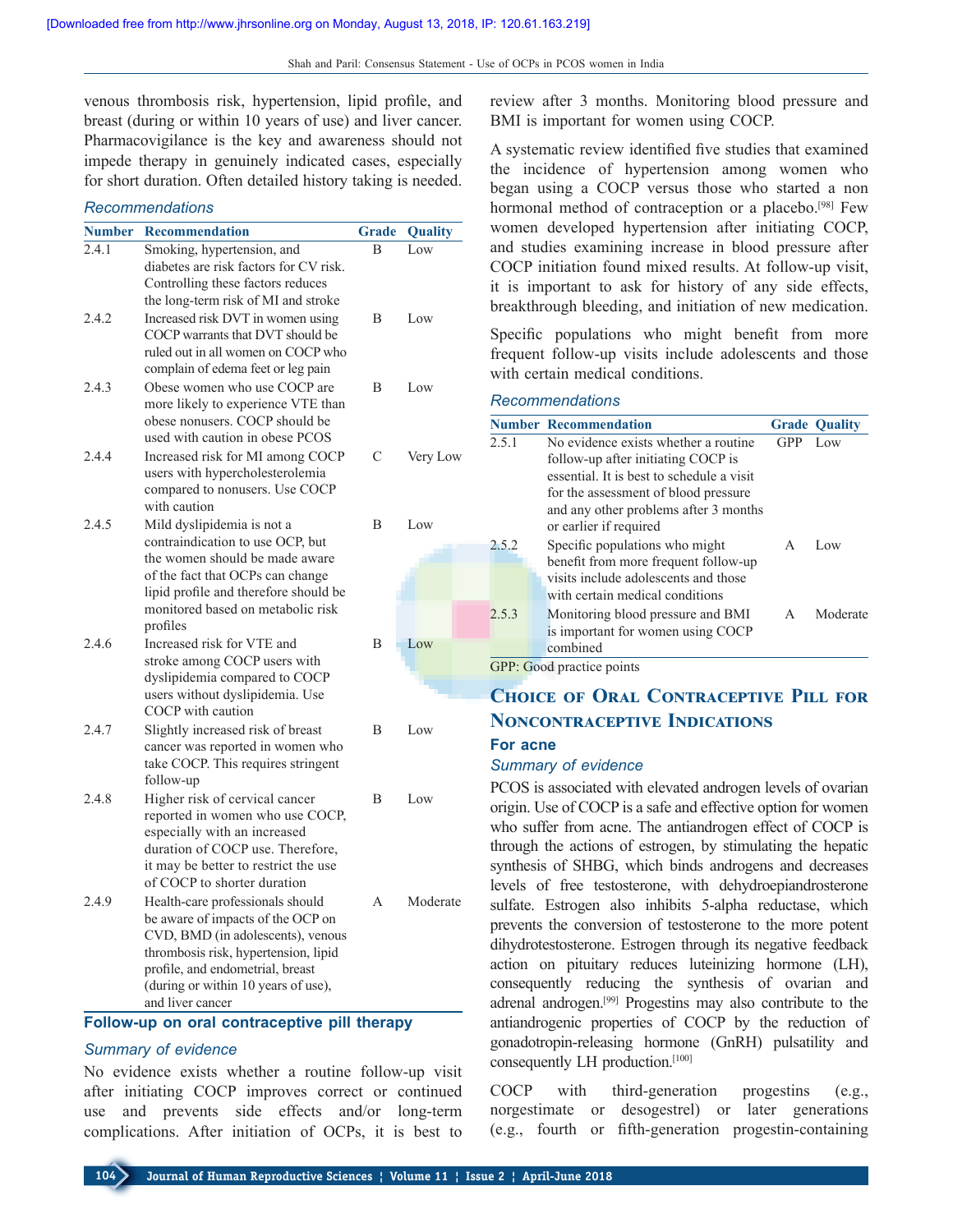OCP formulations) are preferred because they have a lower androgenic activity as compared to first and second-generation COCP. Currently, four COCP are approved by the Food and Drug Administration (FDA) for the treatment of acne. They are EE/norgestimate, EE/norethindrone acetate/ferrous fumarate, EE/drospirenone, and EE/drospirenone/levomefolate.[31]

Several RCTs have assessed the efficacy of COCP in the management of acne.<sup>[101-110]</sup> A 2012 Cochrane meta‑analysis assessed the effect of OCPs on acne in women and included 31 trials with a total of 12,579 women. Nine trials compared a COCP to placebo and the former reduced acne in almost all women. The progestins included in these nine trials were levonorgestrel, norethindrone acetate, norgestimate, drospirenone, dienogest, cyproterone acetate or chlormadinone acetate. Seventeen trials compared two different combinations of COCP but found no statistical difference between the two. Only one small study compared a COCP to an oral antibiotic, which found no significant difference.<sup>[100]</sup> A nonsystematic narrative review based on a literature search of the PubMed database showed high efficacy of CPA 2 mg/EE 35 μg in the treatment of severe acne and hirsutism.<sup>[111]</sup>

An Indian study by Bhattacharya *et al*. in the Indian population concluded that combination of EE and drospirenone (DRSP) is a good alternative to combination of EE and cyproterone acetate and has similar efficacy without affecting the insulin resistance.<sup>[112]</sup>

### *Recommendations*

|       | <b>Number Recommendation</b>                                                                                                 |   | <b>Grade Quality</b> |
|-------|------------------------------------------------------------------------------------------------------------------------------|---|----------------------|
| 3.1.1 | Estrogen-containing COCP are effective<br>and recommended in the treatment of                                                | A | High                 |
|       | inflammatory acne in females                                                                                                 |   |                      |
| 3.1.2 | Both EE/DRSP and EE/cyproterone<br>acetate combinations improve                                                              |   | High                 |
|       | hyperandrogenic parameters significantly<br>without affecting the insulin resistance<br>adversely in Indian women with PCOS. |   |                      |

## **For hirsutism**

#### *Summary of evidence*

Hirsutism is a clinical sign and is not a disease by itself. Its presence does not necessarily require treatment. However, as hirsutism can have great effect on the psychological well-being of women, treatment becomes necessary. Apart from plucking, shaving, waxing, electrolysis, and laser, OCPs are the first-line treatment for hirsutism, particularly in those women desiring contraception. Antiandrogens can be used for the treatment of hirsutism, but this can be associated with irregular uterine bleeding. When antiandrogens are combined with EE it not only regularizes the menstrual cycle but also provides

endometrial protection and improves hirsutism and/or acne by reducing the production of ovarian androgens.[113,114]

Estrogen/progesterone combinations act by:

- a. Reducing gonadotropin secretion and thereby reducing ovarian androgen production<sup>[115]</sup>
- b. Increasing levels of SHBG resulting in lower levels of free testosterone<sup>[116]</sup>
- c. Inhibiting adrenal androgen production.[116]

Cyproterone acetate (CPA) has strong progestogenic and antiandrogenic properties and decreases circulating testosterone and androstenedione levels through a reduction in circulating LH and has been used as an effective treatment for hirsutism.[117] CPA is available in combination with EE (2 mg CPA and 35 μg EE/tablet).

Medical treatment for hirsutism is never curative and therefore should be administered for long term. The PCOS adolescent and women must be counseled that the effect of medical treatment is evident only after several months and therefore requires monitoring by an expert while on treatment.<sup>[118,119]</sup> When OCPs and placebos were compared in two RCTs, OCPs showed a definite benefit with reduction in the hirsutism scores, although the evidence supporting this recommendation is of very low quality.<sup>[120,121]</sup> When COCP containing low‑dose antiandrogen (CPA 2 mg) were compared with finasteride an antiandrogen, both had similar effects on the hirsutism score at the end of 9 months.<sup>[122]</sup>

Spironolactone 100 mg was more effective than COCP containing cyproterone acetate (2 mg/day) in combination with EE (35 μg/day). Moreover, cyproterone acetate may be associated with adrenal insufficiency and loss of libido.[117]

The use of OCPs containing recent generation low androgenicity progestins such as desogestrel and gestodene and androgen receptor antagonists such as CPA and drospirenone (DSP) may confer a 50%–100% increased risk of VTE compared with OCs containing the second-generation progestin levonorgestrel. It is also the best to use the lowest effective dose of EE (20 µg/day) to reduce the complications. However, one must remember that PCOS itself may represent an additional independent risk factor for VTE.[123,124]

Most general population guidelines do not recommend the use of OCPs with EE and cyproterone acetate (CPA) as the first-line treatment in adults and adolescents with PCOS. However, in the Indian context, OCPs containing an antiandrogen, such as cyproterone acetate,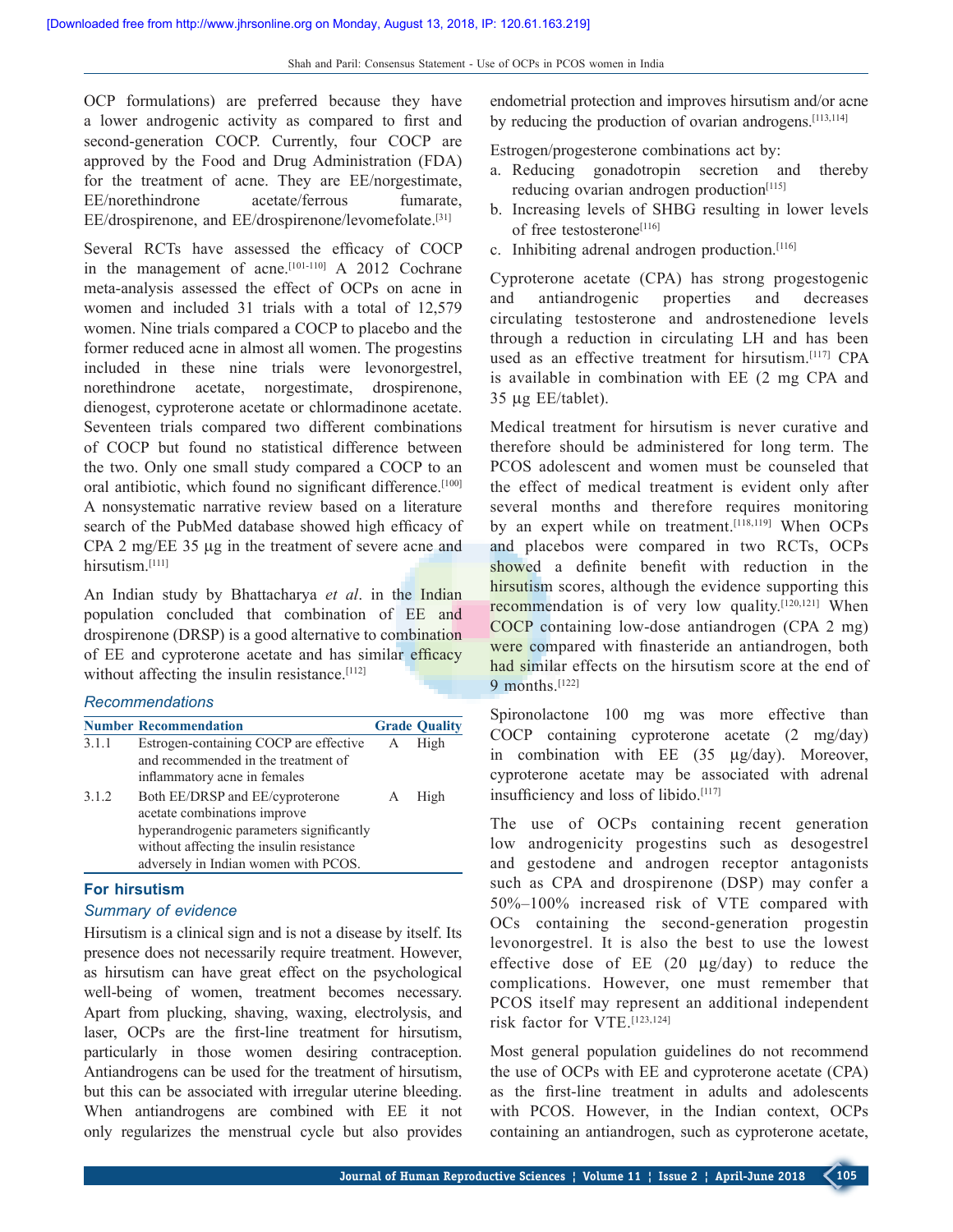or the spironolactone derivative drospirenone rather than COCP containing other progestins may be used for the treatment of hirsutism<sup>[125]</sup>

The use of OCPs results in a subjective improvement of symptoms in about 60%–100% of PCOS women.[126] An Indian study by Bobde *et al*. compared COCP containing EE 20  $\mu$ g + drospirenone 3 mg with a combination of COCP with metformin and metformin alone. They found maximum improvement in hirsutism in the combination group followed by OCPs and least in the metformin group. Since the sample size was very small, the quality of evidence is of very low quality.[127] This was also demonstrated in two other publications.[128,129]

#### *Recommendations*

| <b>Number</b> | <b>Recommendation</b>                                    | <b>Grade</b> | <b>Quality</b> |
|---------------|----------------------------------------------------------|--------------|----------------|
| 3.2.1         | OCPs may be prescribed in                                | B            | Low            |
|               | adolescents with hirsutism                               |              |                |
|               | accompanied by menstrual                                 |              |                |
|               | irregularities                                           |              |                |
| 3.2.2         | For most women, one OCP over                             | B            | Low            |
|               | another as initial therapy is not                        |              |                |
|               | suggested. All OCPs appear to be                         |              |                |
|               | equally effective for hirsutism, and                     |              |                |
|               | the risk of side effects is low                          |              |                |
| 3.2.3         | The progestins to be preferred in                        | B            | Low            |
|               | these patients are the antiandrogen                      |              |                |
|               | progestins such as cyproterone                           |              |                |
|               | acetate and drospirenone                                 |              |                |
| 3.2.4         | Preferable, to use an OC containing                      | B            | Low            |
|               | a progestin with low-androgenic                          |              |                |
|               | activity (e.g., norethindrone acetate,                   |              |                |
|               | ethynodiol diacetate, desogestrel,                       |              |                |
| 3.2.5         | gestodene, norgestimate)                                 | B            |                |
|               | If hirsutism does not respond                            |              | Low            |
|               | to COCPs despite 6 months<br>of monotherapy with an OCP, |              |                |
|               | antiandrogens can then be added                          |              |                |
| 3.2.6         | COCPs containing EE and                                  | A            | Low            |
|               | antiandrogen when combined with                          |              |                |
|               | metformin give better results than                       |              |                |
|               | COCP alone                                               |              |                |
| 3.2.7         | Epilatory measures need to be used                       | B            | Moderate       |
|               | in conjunction with OCPs                                 |              |                |

## **For menstrual irregularity and menorrhagia** *Summary of evidence*

PCOS is associated with menstrual irregularity and menorrhagia due to anovulation both in the adolescent girls and in women in their reproductive age. In the adolescent, a firm diagnosis of PCOS as a cause of menstrual irregularity and menorrhagia can be done only after 2 years of menarche.<sup>[130-132]</sup> OCPs with antiandrogenic properties can control menstrual

irregularities and menorrhagia. OCPs with first and second generation progestins are preferred in acute menorrhagia for a few cycles. Once bleeding is relatively controlled, one can use the third and fourth generation OCPs.[133,134]

Rathod *et al*. reported menstrual problems in 84.88% of adolescent population who had either menstrual irregularity, menorrhagia, or dysmenorrhea.<sup>[135]</sup> As menorrhagia may be an important clinical manifestation in inherited bleeding disorders, it needs to be evaluated before embarking on the use of COCP.[136]

ESHRE/ASRM‑sponsored PCOS consensus group recommendations<sup>[137]</sup> and The Endocrine Society's clinical practice guidelines<sup> $[138]$ </sup> suggest OCPs as the first-line management for amelioration of clinical and biochemical androgen excess and menstrual irregularity. There is no difference in the efficacy with the use of various combination pills.<sup>[137,138]</sup>

#### *Recommendations*

|       | <b>Number Recommendation</b>                                                                                                                         |   | <b>Grade Quality</b> |
|-------|------------------------------------------------------------------------------------------------------------------------------------------------------|---|----------------------|
| 3.3.1 | COCP is effective in treating irregular<br>cycles and menorrhagia                                                                                    | А | High                 |
| 3.3.2 | OCPs with the first and<br>second-generation progestins are                                                                                          | A | High                 |
|       | preferred in acute menorrhagia<br>and a few subsequent cycles. Once                                                                                  |   |                      |
|       | bleeding is relatively controlled,<br>one can use the third and fourth                                                                               |   |                      |
| 3.3.3 | generation OCP<br>In adolescent population and<br>women with menorrhagia,<br>it is important to rule out<br>hemoglobinopathies and<br>coagulopathies | B | Moderate             |
| 3.3.4 | Levonorgestrel intrauterine device<br>can be offered in those with<br>menorrhagia                                                                    | А | High                 |

## **Oral contraceptive pills for long-term therapy in polycystic ovarian syndrome** *Summary of evidence*

The two main concerns when COCPs were used in PCOS women are decrease in bone density and fear of VTE. A positive linear relationship was also found between duration of OC use and risk of hypertension. The risk of hypertension increased by 13% for every 5‑year increment in OC use.[139] The estrogen content also has a dose dependent effect on lipid profiles.<sup>[140]</sup> Moreover, OCPs use is also linked to cervical, breast, and liver cancers.<sup>[141]</sup> Long-term use of OCPs has also been associated with increased risk of glaucoma, especially when used for 3 years or more.[142,143]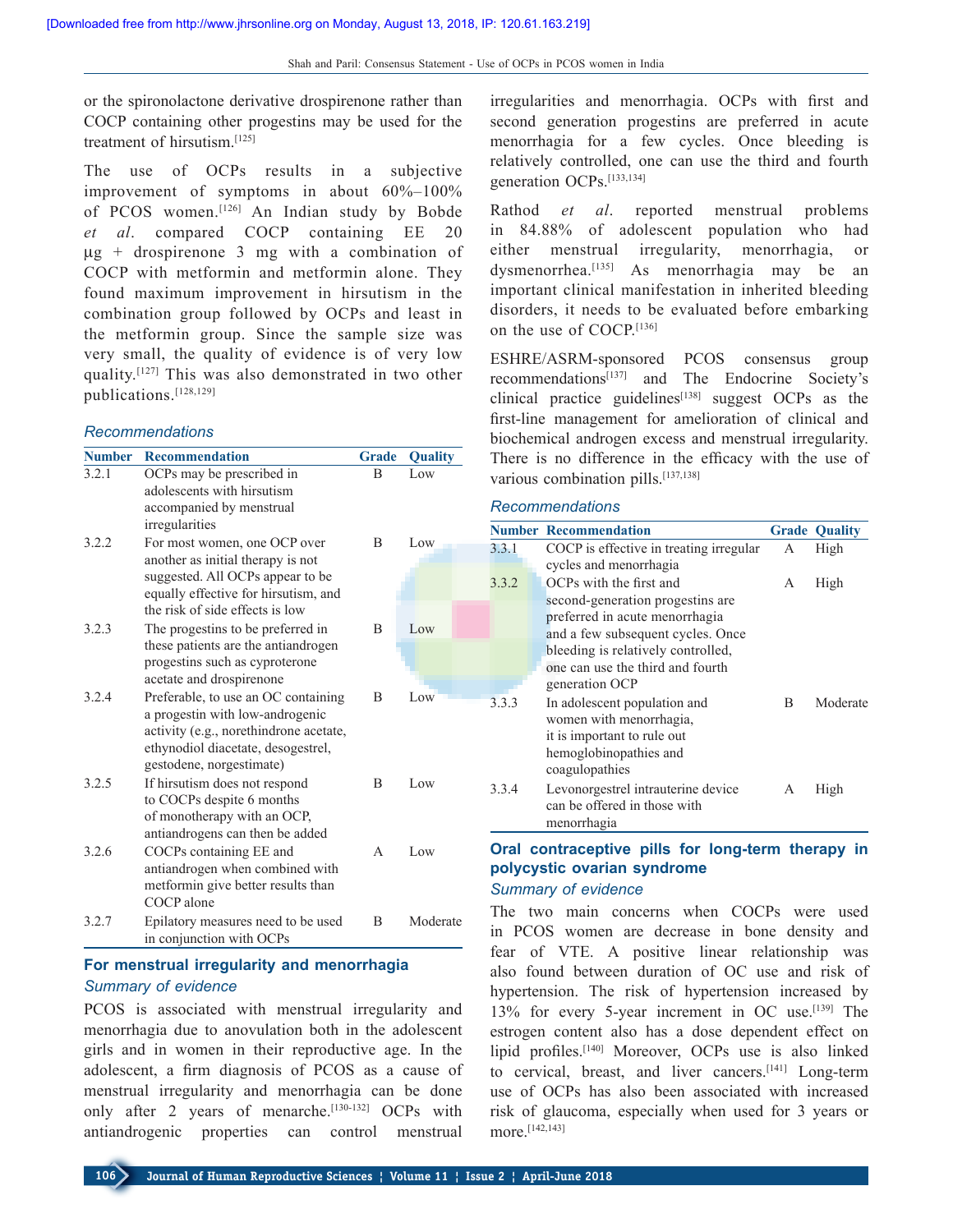#### *Recommendations*

| No | <b>Recommendation</b>                                                                                     | <b>Grade</b> | <b>Ouality</b> |
|----|-----------------------------------------------------------------------------------------------------------|--------------|----------------|
|    | 3.4.1 Careful monitoring of PCOS women<br>who take OCPs for BMD, venous                                   | в            | Low            |
|    | thrombosis, hypertension, lipid profile,<br>and breast, cervical, and liver cancer is<br>essential        |              |                |
|    | 3.4.2 Routine ophthalmic<br>examination (at least yearly)<br>should be advised to monitor for<br>glaucoma | C            | Very<br>Low    |

# **During infertility management**

# *Summary of evidence*

Actions of COCP on reproductive function in PCOS women[144] are shown in Table 4.

## **Table 4: Actions of combined oral contraceptives in PCOS**

| <b>Estrogen Components</b><br>(ethinyl-estradiol)<br>• Suppression of FSH<br>• Stabilization of endometrium<br>• Potentiation of progestin action<br>• Suppression of dominant follicle | <b>Progestin Component</b><br>• Decreases the frequency of<br><b>GnRH</b> pulses<br>• Suppression of LH<br>• Inhibition of LH surge<br>• Unreceptive endometrium |  |
|-----------------------------------------------------------------------------------------------------------------------------------------------------------------------------------------|------------------------------------------------------------------------------------------------------------------------------------------------------------------|--|
| formation                                                                                                                                                                               | • Hostile Cervical mucus                                                                                                                                         |  |
| • Increase in sex hormones<br>binding globulin                                                                                                                                          | • Decrease in ovarian androgen<br>and estrogen secretion                                                                                                         |  |
| • Decrease in free androgen                                                                                                                                                             | • Possibly androgen-blocking effects                                                                                                                             |  |
|                                                                                                                                                                                         | • Increases SHBG concentration                                                                                                                                   |  |

LH=Luteinizing hormone, FSH=Follicle Stimulating Hormone

During treatment with hormonal contraceptives, serum concentrations of follicle-stimulating hormone (FSH), LH, and estradiol decrease.<sup>[145,146]</sup> Thus, COCP is associated with suppression of ovarian and endometrial function.<sup>[147-150]</sup> Markers of ovarian reserve are lower in women using sex steroids for contraception. When compared with non-users: anti‑Müllerian hormone (AMH) 19% lower (95% CI 9.1%–29.3%); antral follicle count (AFC) 18% lower (95% CI 11.2%–24.8%); ovarian volume 50% lower (95% CI 45.1%–53.7%).<sup>[151-153]</sup> Thus, there is a risk of falsely identifying a low ovarian reserve in OCP users. Ovarian reserve, therefore, should be assessed with caution immediately after stopping the OCP. The AMH and AFC should ideally be tested only 3–6 months after stopping the pill.<sup>[153,154]</sup>

There is also a reduction of the endometrial thickness, and the pinopod expression is delayed in women using OCP as compared to normally cycling women or those using clomiphene citrate  $(CC)$ .<sup>[155-157]</sup> When given for a minimum number of days, and if controlled ovarian stimulation (COS) is started after a washout period, OCP pretreatment might not have a negative effect on endometrial receptivity.[158]

The effect of OCP pretreatment on assisted reproductive technique (ART) outcome depends on the type and protocol of OCP used and washout period before initiation of ovarian stimulation.[159,160] No differences were found in ongoing pregnancy rate in GnRH agonist long protocol when pretreated with OCP.<sup>[161]</sup> Although initial publications did not show any negative impact on the ART outcome in GnRH antagonist cycles, recent publications and meta analyses suggest the contrary.[162] There were two studies which showed a beneficial effect of OCPs on the ART outcome in the GnRH antagonist cycle,<sup>[163,164]</sup> but later studies did not show any beneficial effect of pretreatment with OCPs in the ART cycles using GnRH antagonist.[165-167]

Outcome of ART after OCP pretreatment depends on pill‑free interval and duration of pill administration. It is the pill‑free interval that strongly influences gonadotropin recovery. After stopping OCPs, both pituitary and ovarian activity will recover. The LH levels remain low for a longer time  $(21-28 \text{ days})$ ,  $[168]$  as compared to FSH, which recovers in 5–7 days after stopping the OCP.[169‑171] If the estrogen content of the OCP is  $\leq 30 \mu$ g, there could be an earlier rise in FSH levels, which can have an effect on the COS. The progestin concentrations also become low 5–7 days after discontinuation of OCPs. Thus, a 5-day washout period after OCP is optimal before the initiation of COS.<sup>[170]</sup> Duration of pill administration may also have an impact on the reproductive hormones and endometrium.<sup>[169]</sup> More than 16 days of pill administration results in greater suppression of pituitary–ovarian axis, which is then associated with a longer duration and higher consumption of gonadotropins.<sup>[162,165]</sup> There was no difference in the ART outcome noted if the pills were administered only for 12–16 days and there was a washout period of 5 days.

OCP pretreatment before COS could also be successfully applied to schedule patients and for synchronization of follicular cohort, although the dose of gonadotropins required is higher and also associated with extra  $1-2$  days of stimulation.<sup>[172]</sup>

It was also reported that OCP pretreatment for 2 months followed by CC, at dosage of 100 mg/day on days 5–9 of the cycle, is associated with excellent ovulation rates and pregnancy rates.[173,176]

In PCOS women with OC induced menses in an antagonist protocol cycle resulted in a significantly lower clinical pregnancy rate and live birth rates as compared to spontaneous menses or progestin‑induced menses. In an antagonist cycle where freeze‑all policy was adopted and FET (Frozen Embryo Transfer) done where OCP was used to induce menstrual bleeding resulted in significantly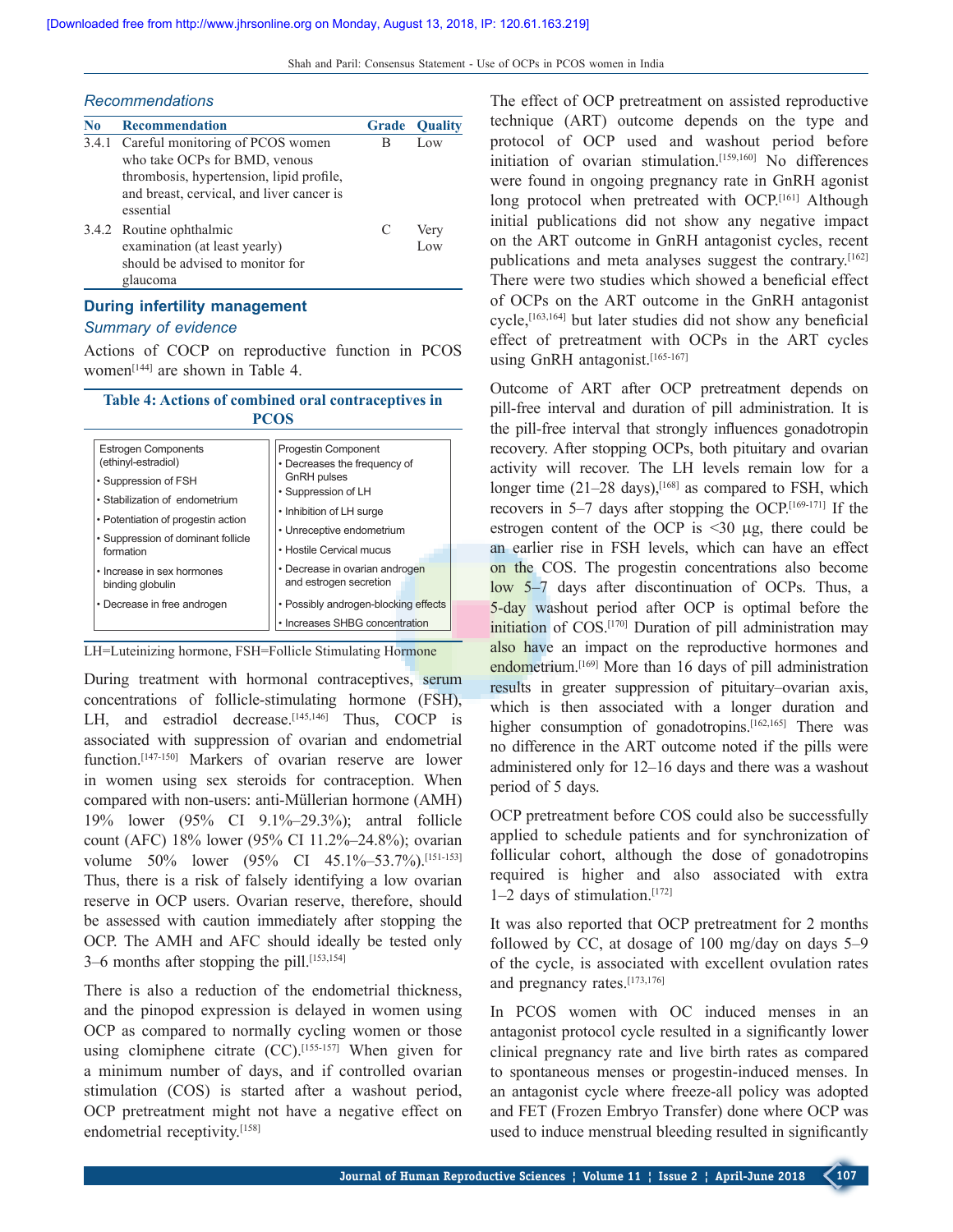higher rates of conception, clinical pregnancy, and live birth compared with fresh embryo transfer.[156]

The choice of COCP for the treatment of endometriosis as compared to other medical treatments such as progestogens (Level A), antiprogestogens (Level A), or GnRH agonists (Level A) depends on patient preferences, side effects, efficacy, costs, and availability. All these points should be taken into consideration when choosing hormonal treatment for endometriosis-associated pain.<sup>[174-177]</sup>

Despite limited evidence of effectiveness, COCP are widely used in women with endometriosis for the treatment of pain. COCP offer some practical advantages such as contraceptive protection, long-term safety, and control of menstrual cycle.<sup>[178]</sup>

#### *Recommendations*

| N <sub>0</sub> | <b>Recommendation</b>                                                                                                                                                                 | <b>Grade</b> | Quality  |
|----------------|---------------------------------------------------------------------------------------------------------------------------------------------------------------------------------------|--------------|----------|
| 3.5.1          | Ovarian reserve markers are lower<br>in women using sex steroids for<br>contraception                                                                                                 | A            | Moderate |
| 3.5.2          | OCPs pretreatment for 2 months<br>followed by CC at dosage of 100<br>mg/day on days 5-9 of the cycle is<br>associated with excellent ovulation rates<br>and pregnancy rates           | A            | Low      |
| 3.5.3          | OCPs cyclical pretreatment before ART<br>could improve pregnancy outcome due<br>to reduction of LH, hyperandrogenism,<br>and antral follicle excess                                   | B            | Low      |
| 3.5.4          | Pretreatment with OCPs before starting<br>the GnRH agonist cycle                                                                                                                      | B            | Low      |
|                | Permits normalization of the LH/FSH<br>ratio                                                                                                                                          |              |          |
|                | Reduces ovarian androgen<br>concentrations                                                                                                                                            |              |          |
|                | Attenuates the initial flare response to<br>the GnRH agonist                                                                                                                          |              |          |
|                | No increase in live birth rate in long agonist<br>protocol and in short agonist protocol                                                                                              |              |          |
| 3.5.5          | COCP pretreatment in antagonist<br>protocols was associated with a lower<br>rate of LBR or ongoing pregnancy than<br>no pretreatment and this is related to the<br>pill-free interval | A            | Low      |
| 3.5.6          | COCP pretreatment in antagonist<br>protocols is also associated with higher<br>gonadotropin usage and duration of<br>stimulation                                                      | A            | Low      |
| 3.5.7          | Benefits of synchronization of follicular<br>cohort and cycle scheduling must be<br>weighed against the drawbacks with<br>pretreatment OCP in GnRH antagonist                         | B            | Low      |
| 3.5.8          | COCP in FET cycles may reduce the<br>risk of pregnancy loss                                                                                                                           | B            | Low      |
| 3.5.9          | COCP reduce endometriosis-associated<br>pain, dyspareunia, and dysmenorrhea                                                                                                           | B            | Low      |

# **Use of oral contraceptive pills in lean and obese women**

#### *Summary of evidence*

The prevalence of obesity is higher in PCOS women with increased visceral adiposity.<sup>[179,180]</sup> There is insufficient evidence to support a causal relationship between use of OCPs and weight gain.[181] In lean adolescents and adults, OCPs treatment is associated with an increase in total and abdominal fat mass.<sup>[182-184]</sup> despite significant decreases in serum androgens, suggesting other underlying mechanisms for potential increase in fat mass. On the contrary, no change in body fat distribution was observed in obese PCOS women after 12 months OCP use  $[185]$ 

In the OWL-PCOS study, treatment of overweight/ obese PCOS women with OCPs for 4 months resulted in a significant decrease in visceral fat distribution.<sup>[186]</sup>

It is also reported that PCOS women showed 96% higher circulating C-reactive protein (CRP) levels as compared to controls.[187] In lean PCOS, slight increase or no change in CRP levels was seen after 6 months of OCP treatment.<sup>[188-190]</sup> No change was noted in obese PCOS.

The effects of OCPs on adiponectin levels (which has insulin‑sensitizing, antiatherogenic, and anti-inflammatory properties) in women with PCOS is still unclear. Some studies report no change in adiponectin levels using a third-generation OCP for  $6-12$  months,<sup>[185,191]</sup> while others report an increase in serum adiponectin levels after 6 months of treatment in obese women.[187] Increase in inflammatory gene expression in subcutaneous adipose tissue biopsies was seen in adolescents, after treatment with OCP<sub>S.</sub>[188]

It is also important to consider the impact of OCPs on adipose tissue distribution and function in lean and obese PCOS women. The evidence is very low as all studies included small numbers of PCOS women. OCPs, when used in obese PCOS women, have increased negative metabolic effects on triglyceride and total cholesterol levels and also aggravate insulin resistance.<sup>[141]</sup> The use of OCPs in obese women especially with BMI of  $>30$  kg/m<sup>2</sup> will considerably increase the risk of CVD. Therefore, all obese women on OCPs should be carefully monitored. OCPs should not be used in obese women with BMI  $>30 \text{ kg/m}^2$  associated with other risk factors for VTE.[192]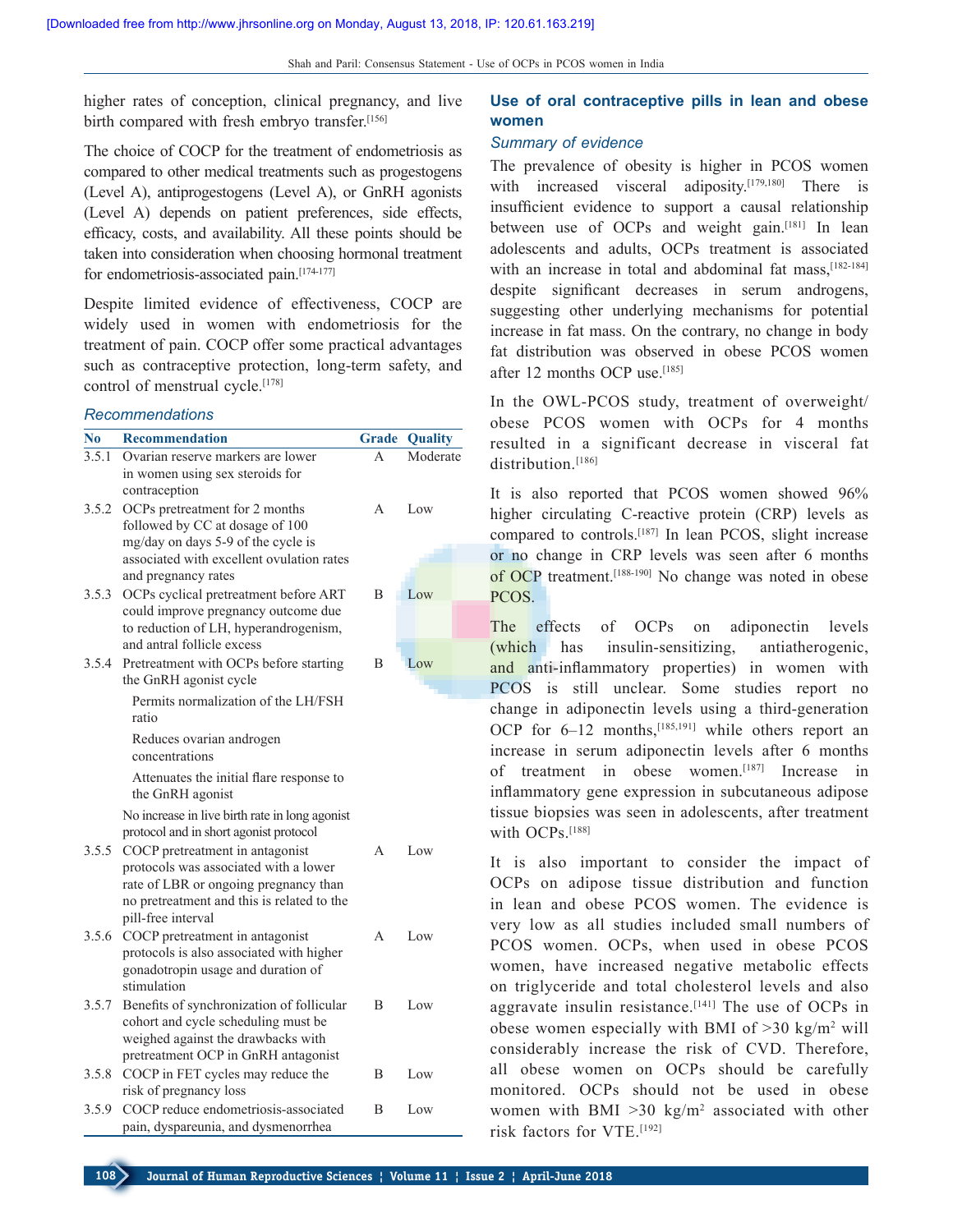#### *Recommendations*

|       | <b>Number Recommendation</b>                                                                                                                                    |              | <b>Grade Ouality</b> |
|-------|-----------------------------------------------------------------------------------------------------------------------------------------------------------------|--------------|----------------------|
| 3.6.1 | OCPs when used in lean and obese<br>PCOS desire increased awareness of                                                                                          | В            | Low                  |
|       | the patients to the side effects and<br>complications                                                                                                           |              |                      |
| 3.6.2 | OCPs use in lean PCOS is associated                                                                                                                             | B            | Very                 |
|       | with an increase in total and<br>abdominal fat mass                                                                                                             |              | Low                  |
| 3.6.3 | OCPs use in obese PCOS is associated<br>with no change in body fat distribution<br>or decrease in visceral fat                                                  | $\mathsf{A}$ | Low                  |
| 3.6.4 | OCPs use in obese PCOS has additional<br>metabolic risk and should be carefully<br>monitored by appropriate surveillance<br>including blood pressure and weight | B            | Moderate             |

## **Oral contraceptive pills for added benefit of contraception**

#### *Summary of evidence*

OCPs, apart from the other benefits also, offer contraception to those PCOS women who do not want to conceive. The data available on use of hormonal contraceptives other than OCPs in PCOS women are sparse; progestin only contraceptives pill or levonorgestrel containing intrauterine system can be used in PCOS women where use of estrogen is contraindicated or when androgen excess does not exist.

Depot medroxyprogesterone and etonogestrel containing implant should not be used in women with PCOS as they are associated with weight gain, insulin resistance, and worsening metabolic profile. The former is also associated with decreased BMD.[193]

#### *Recommendations*

|       | <b>Number Recommendation</b>                                                                                                                                                                                 |   | <b>Grade Quality</b> |
|-------|--------------------------------------------------------------------------------------------------------------------------------------------------------------------------------------------------------------|---|----------------------|
| 3.7.1 | COCP offer contraception to those PCOS                                                                                                                                                                       | A | High                 |
|       | women who do not want to conceive                                                                                                                                                                            |   |                      |
| 3.7.2 | Progestin-only contraceptive pill or<br>levonorgestrel-containing intrauterine<br>system can be used in PCOS women where<br>the use of estrogen is contraindicated or<br>when androgen excess does not exist | B | Low                  |
| 373   | Depot medroxyprogesterone and<br>etonogestrel-containing implant should<br>not be used in women with PCOS                                                                                                    | В | Low.                 |

# **For prevention of Cancer in Polycystic Ovarian Syndrome**

## *Summary of evidence*

Most PCOS women have anovulatory cycles with disruption of normal reproductive physiology, which increases the risk of the development of cancer of the endometrium, ovary, and/or breast, either directly or mediated by its associated reproductive metabolic alterations.<sup>[194-197]</sup> Women with PCOS have a 2.7‑fold (95% CI, 1.0–7.3) increased risk

for endometrial cancer, which is well differentiated and has a good prognosis. There are limited data on increased risk of ovarian and breast cancer in PCOS women. Cancer risk with PCOS is difficult to separate from other recognized risk factors such as nulliparity, infertility and its treatment, anovulation, and obesity.<sup>[134]</sup>

Use of OCPs in PCOS women showed a protective trend against endometrial cancer. In endometrial cancer, the estimated relative risk decrease is ∼50% with 4 years of use, ∼70% with 12 years of use, and decreasing with further use. After ceasing oral contraception, the risk begins to rise from its reduced levels, but it is still ∼50% even after >20 years after its last use.

Relative risk of ovarian cancer decreases by ∼20% for each 5 years of OCPs use. Risk is ∼50% for 15 years of use and decreasing with further use. The protective effect gained declines as time passes from its last use, but a significant effect remains for a long time after cessation of OCP use. OCPs do not protect from mucinous types of ovarian tumors.[198,199]

Linear coefficient exists for increased protective effects of OCPs, and duration of its use and is independent of type of formulation.

#### *Recommendations*

| No    | <b>Recommendation</b>             | <b>Grade</b> | <b>Quality</b> |
|-------|-----------------------------------|--------------|----------------|
| 3.8.1 | OCPs have protective beneficial   | В            | Moderate       |
|       | effect against endometrial cancer |              |                |
| 3.8.2 | Protective effect of OCPs on      | €            | Very           |
|       | ovarian cancer may be there       |              | Low            |

# **Use of other drugs with oral contraceptive pills in Polycystic Ovarian Syndrome**

# *Summary of evidence*

# Anti-androgens

In PCOS women with moderate or severe hirsutism and acne not responding to COCP, one can add antiandrogens (androgen receptor blockers and 5 alpha‑reductase inhibitors).[200]

Several RCTs have shown that flutamide 250 mg/day, finasteride 5 mg/day, or spironolactone 100 mg/day are effective in reducing the signs of hyperandrogenemia not responding to COCP of third and fourth generations.[201‑205]

In three double-blind studies, combination of an OC containing 2 mg of cyproterone acetate and either spironolactone 100 mg or finasteride 5 mg had better results in the treatment of hirsutism than OC alone.[206,207,122]

At times, in PCOS women especially adolescent population, when antiandrogens such as cyproterone acetate and spironolactone alone are given, there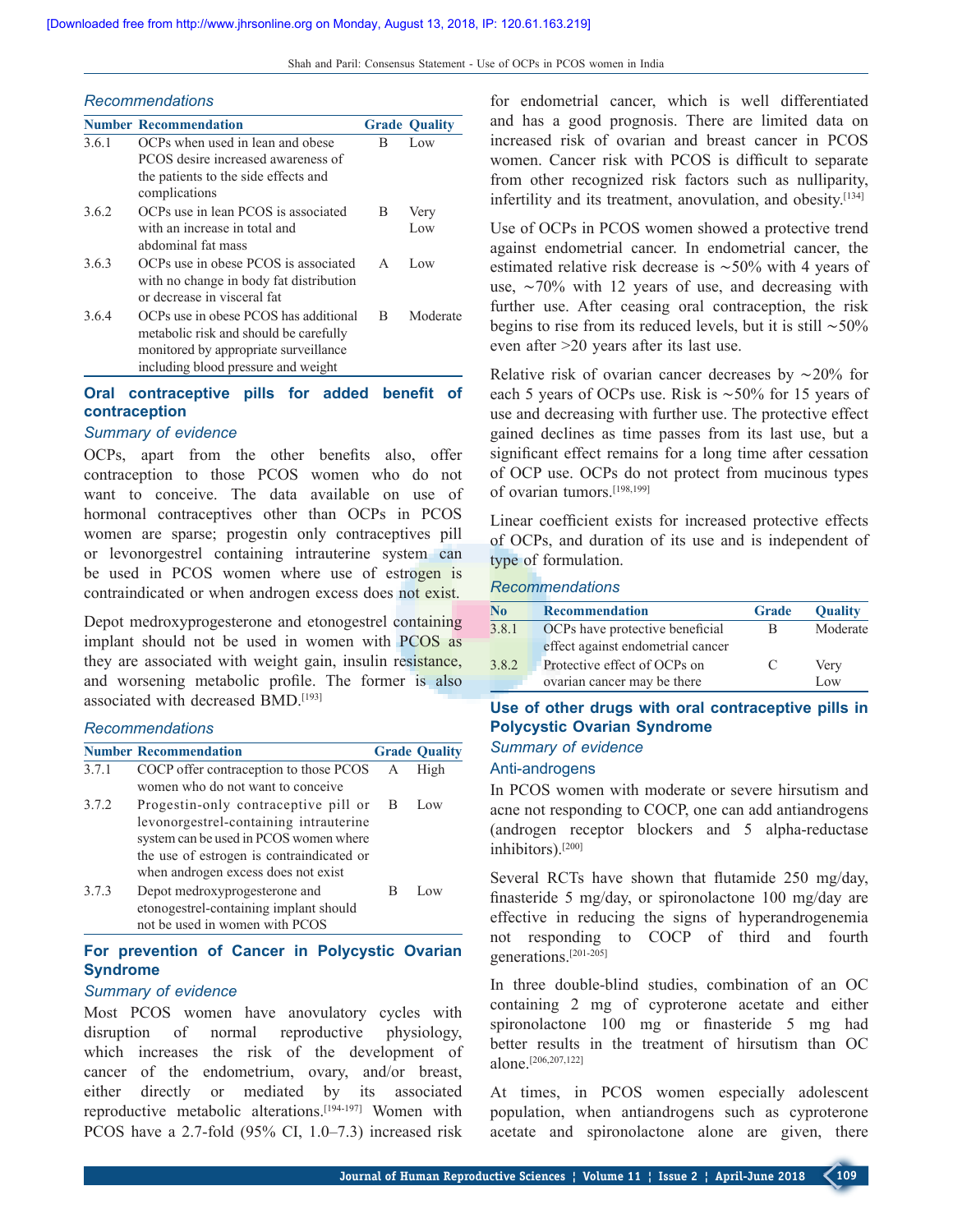may be menstrual disturbances or even amenorrhea because of their strong progestin effects.[207,122] This is the group which will benefit with combination of COCP and antiandrogens.[207,122] Antiandrogens can also be combined with COCP when the women need contraception.[208]

### Insulin sensitizers

Insulin sensitizers improve insulin resistance and menstrual dysfunction and may also decrease serum androgen levels.[209] The main insulin sensitizer is metformin and others include pioglitazone and saroglitazar. However, data on these agents are still emerging but may be valuable adjuncts in individualized situations.

When metformin is used alone, it is not effective in reducing the signs and symptoms of hyperandrogenemia compared to COCP and antiandrogens.<sup>[36,210-216]</sup> While the literature on use of metformin plus OCP versus OCP alone is limited, metformin may lower risk and offset OCP exacerbated risk factors. Use of OCP plus flutamide and/or metformin reduced abnormal adipocytokine levels and adiposity, which are aggravated in women using OCPs alone increasing the risk of metabolic syndrome.[185] Hoeger *et al*. compared OCP plus placebo versus OCP plus metformin and found beneficial effect on waist circumference and higher high-density lipoprotein cholesterol when OCPs were used with metformin.<sup>[216]</sup> There was another study, which looked at the levels of adhesion molecules, vascular cell adhesion molecule-1 and intercellular adhesion molecule-1, cyproterone containing OCPs with or without metformin and found significant reduction when metformin was used.[217] Metformin can be a valuable adjunct to OCPs in the treatment of Asian Indian PCOS women.

At present, there is either no evidence or it is sparse for the use of Myo‑inositol or other inositols either alone or in combination with OCPs in women with PCOS. In the future, publications may become available on the use of Myo‑inositol either alone or in combination with OCPs in PCOS women.

#### *Glucocorticoids*

There is no evidence for the use of glucocorticoids in women with adrenal<sup>[218]</sup> or unselected hyperandrogenism[219] and in women with idiopathic hirsutism<sup>[220]</sup> as compared to OCPs or antiandrogens. Glucocorticoids with OCPs are beneficial in women with nonclassical congenital adrenal hyperplasia (NCCAH) for prolonged remission.[221]

Use of glucocorticoids can be associated with side effects, such as adrenal atrophy, increased blood pressure, weight gain, Cushing's striae (particularly with dexamethasone), and decreased BMD. Therefore, the use of glucocorticoids along with OCPs should be restricted only to women who have NCCAH.[222]

## *Gonadotropin‑releasing hormone analogs*

Addition of a GnRH agonist to an OCP did not result in extra reduction in hirsutism scores when compared to OCP alone in two uncontrolled trials.[223,224] One randomized, placebo controlled trial concluded that there was greater reduction in chin hair diameter, but not in Ferriman–Gallwey score with combined GnRH agonist therapy and OCP therapy, as compared to OCP treatment alone.[225]

GnRH analogs can be used in selected patients with severe hyperandrogenism of ovarian origin who do not respond to other drugs as they reduce ovarian steroids including androgens. However, as GnRH analogs induce reversible menopause, it is usually used with OCPs to prevent menopausal symptoms.[226]

### *Recommendations*

| <b>Number</b> | Recommendation                                                                                                                                                                                                                                                     | <b>Grade</b> | <b>Quality</b> |
|---------------|--------------------------------------------------------------------------------------------------------------------------------------------------------------------------------------------------------------------------------------------------------------------|--------------|----------------|
| 3.9.1         | Antiandrogens are recommended<br>along with COCP in women<br>presenting with moderate or severe<br>hirsutism, women presenting with a<br>milder hirsutism, who do not reach<br>a satisfactory control of hair growth<br>using OCPs alone after 6-9 months          | $\Delta$     | Low            |
|               | of treatment                                                                                                                                                                                                                                                       |              |                |
| 3.9.2         | Metformin or other insulin<br>sensitizers should not be used as<br>therapy for hyperandrogenemia as<br>the evidence is unconvincing and<br>possibly not superior to placebo                                                                                        | A            | Low            |
| 3.9.3         | Metformin can be used with COCP<br>in PCOS women for management<br>of cardiometabolic factor and<br>prevention of weight gain and in<br>those PCOS women who are obese<br>and overweight. Use of metformin<br>may be relevant in Asian Indians<br>due to high risk | A            | Low            |
| 394           | Glucocorticoids and GnRH analogs<br>should not be used regularly<br>with OCPs for the treatment of<br>hyperandrogenemia                                                                                                                                            | A            | Moderate       |
| 3.9.5         | Glucocorticoids use should be<br>restricted only to women who have<br><b>NCCAH</b>                                                                                                                                                                                 | A            | Moderate       |

# **Conclusions on Use of Oral Contraceptive Pills in Polycystic Ovarian Syndrome**

In PCOS women who do not desire fertility, OCPs are the first‑line treatment to improve clinical symptoms of androgen excess such as acne and hirsutism and also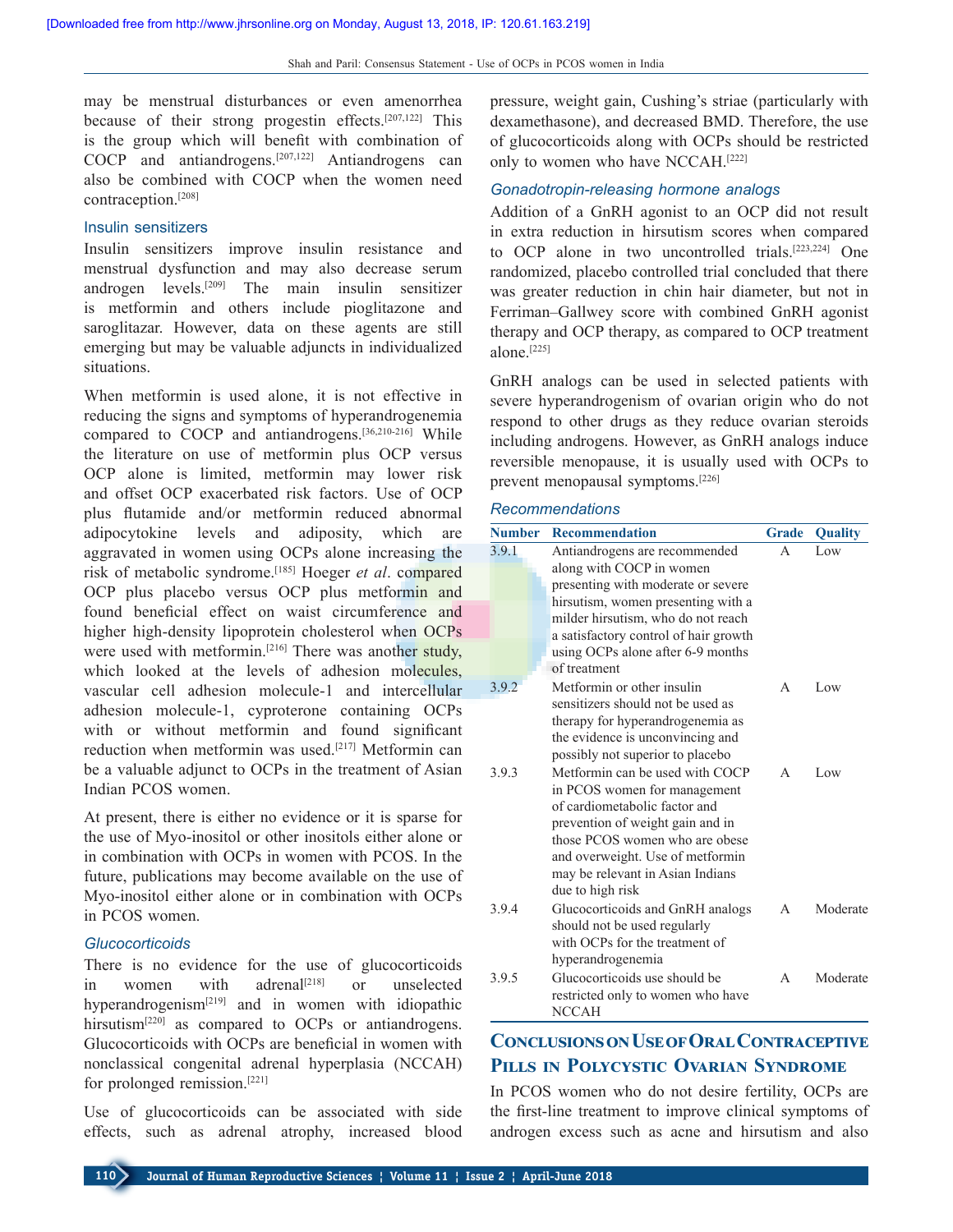help in regulating the menstrual cycles and protecting the endometrium against effects of unopposed estrogen action. Estrogen content in the OCP increases SHBG levels, thus decreasing the free circulating androgens. The progestin component of OCP suppresses the secretion of LH and decreases ovarian androgen production. It also competes for 5 alpha-reductase and the androgen receptor, with concomitant decrease in androgen action. OCPs may also reduce adrenal production of androgens. Menstrual irregularity gets corrected immediately, but acne and hirsutism may take a minimum of 6 months for its effects to be seen.

Low‑dose COCP containing neutral or antiandrogenic progestins may be the OCPs of choice in the treatment of PCOS. Despite the potential adverse cardiovascular and metabolic effects of OCPs, the current evidence suggests that the benefits outweigh the risks for its use in most PCOS women. Use of OCPs in PCOS women should be individualized after risk stratification and not used if any contraindications exist.

### **Acknowledgments**

We acknowledge the guidance provided by the members of the working group in formulating the 'Consensus Statement on the Use of OCPs in PCOS'. We also acknowledge the immense personal assistance by Prof. Helena Teede, President of The Androgen Excess and Polycystic Ovary Syndrome Society, who guided us in the final preparation of this statement.

We thank Cipla Limited for their logistic support during the preparation of the Consensus Statement.

#### **Members of the working group**

- Duru Shah (President, The PCOS Society [India])
- Ashwini Bhalerao Gandhi (The Mumbai Obstetric and Gynecological Society [MOGS])
- Anushree Patil (National Institute for Research in Reproductive Health [NIRRH])
- Beena Joshi (National Institute for Research in Reproductive Health [NIRRH])
- Chitra Nayak (Indian Association of Dermatologists, Venereologists and Leprologists [IADVL])
- Gulrez Tyebkhan (Indian Association of Dermatologists Venereologists and Leprologists [IADVL])
- Haresh Doshi (Academician, Medical College)
- Krishna Kumar (Indian Society for Assisted Reproduction [ISAR])
- Madhuri Patil (Indian Society for Assisted Reproduction)
- Mala Arora (Chairman, ICOG)
- Mrutyunjaya Bellad (Academician, Medical College)
- Nina Madnani (Indian Association of Dermatologists, Venereologists and Leprologists [IADVL])
- Phulrenu Chauhan (Endocrine Society of India)
- Piya Ballani Thakkar (The PCOS Society [India])
- Reena Wani (The Mumbai Obstetric and Gynecological

Society [MOGS])

- Rama Vaidya (The PCOS Society [India])
- Rekha Sheth (The PCOS Society [India]; Cosmetic Dermatology Society [India])
- Shashank Joshi (The PCOS Society [India])
- Sangeeta Agrawal (The PCOS Society [India])
- Sujata Kar (Indian Society for Assisted Reproduction)
- Uday Thanawala (The PCOS Society [India])
- Vrushali Kamale (Research Associate)
- Yogesh Marfatia (Indian Association of Dermatologists, Venereologists and Leprologists [IADVL]).

## **Financial support and sponsorship** Nil.

#### **Conflicts of interest**

There are no conflicts of interest.

### **References**

- 1. De Leo V, Fruzzetti F, Musacchio MC, Scolaro V, Di Sabatino A, Morgante G, *et al.* Effect of a new oral contraceptive with estradiol valerate/dienogest on carbohydrate metabolism. Contraception 2013;88:364‑8.
- 2. Christin‑Maitre S. History of oral contraceptive drugs and their use worldwide. Best Pract Res Clin Endocrinol Metab 2013;27:3‑12.
- 3. Poindexter A. The emerging use of the 20‑μg oral contraceptive. Fertil Steril 2001;75:457‑65.
- 4. Hoy SM, Scott LJ. Estradiol valerate/dienogest: In oral contraception. Drugs 2009;69:1635-46.
- 5. Kaplan B. Desogestrel, norgestimate, and gestodene: The newer progestins. Ann Pharmacother 1995;29:736‑42.
- 6. Cibula D, Skrenkova J, Hill M, Stepan JJ. Low‑dose estrogen combined oral contraceptives may negatively influence physiological bone mineral density acquisition during adolescence. Eur J Endocrinol 2012;166:1003‑11.
- 7. Gai L, Jia Y, Zhang M, Gai P, Wang S, Shi H, *et al.* Effect of two kinds of different combined oral contraceptives use on bone mineral density in adolescent women. Contraception 2012;86:332-6.
- 8. Sørdal T, Grob P, Verhoeven C. Effects on bone mineral density of a monophasic combined oral contraceptive containing nomegestrol acetate/17β‑estradiol in comparison to levonorgestrel/ethinylestradiol. Acta Obstet Gynecol Scand 2012;91:1279‑85.
- 9. Oral contraceptives, venous thrombosis, and varicose veins. Royal College of General Practitioners' Oral Contraception Study. J R Coll Gen Pract 1978;28:393‑9.
- 10. Roach RE, Lijfering WM, van Hylckama Vlieg A, Helmerhorst FM, Rosendaal FR, Cannegieter SC, *et al.* The risk of venous thrombosis in individuals with a history of superficial vein thrombosis and acquired venous thrombotic risk factors. Blood 2013;122:4264‑9.
- 11. Tanis BC, van den Bosch MA, Kemmeren JM, Cats VM, Helmerhorst FM, Algra A, *et al.* Oral contraceptives and the risk of myocardial infarction. N Engl J Med 2001;345:1787‑93.
- 12. Gronich N, Lavi I, Rennert G. Higher risk of venous thrombosis associated with drospirenone‑containing oral contraceptives: A population-based cohort study. CMAJ 2011;183:E1319-25.
- 13. Runnebaum B, Grunwald K, Rabe T. The efficacy and tolerability of norgestimate/ethinyl estradiol (250 micrograms of norgestimate/35 micrograms of ethinyl estradiol): Results of an open, multicenter study of 59,701 women. Am J Obstet Gynecol 1992;166:1963‑8.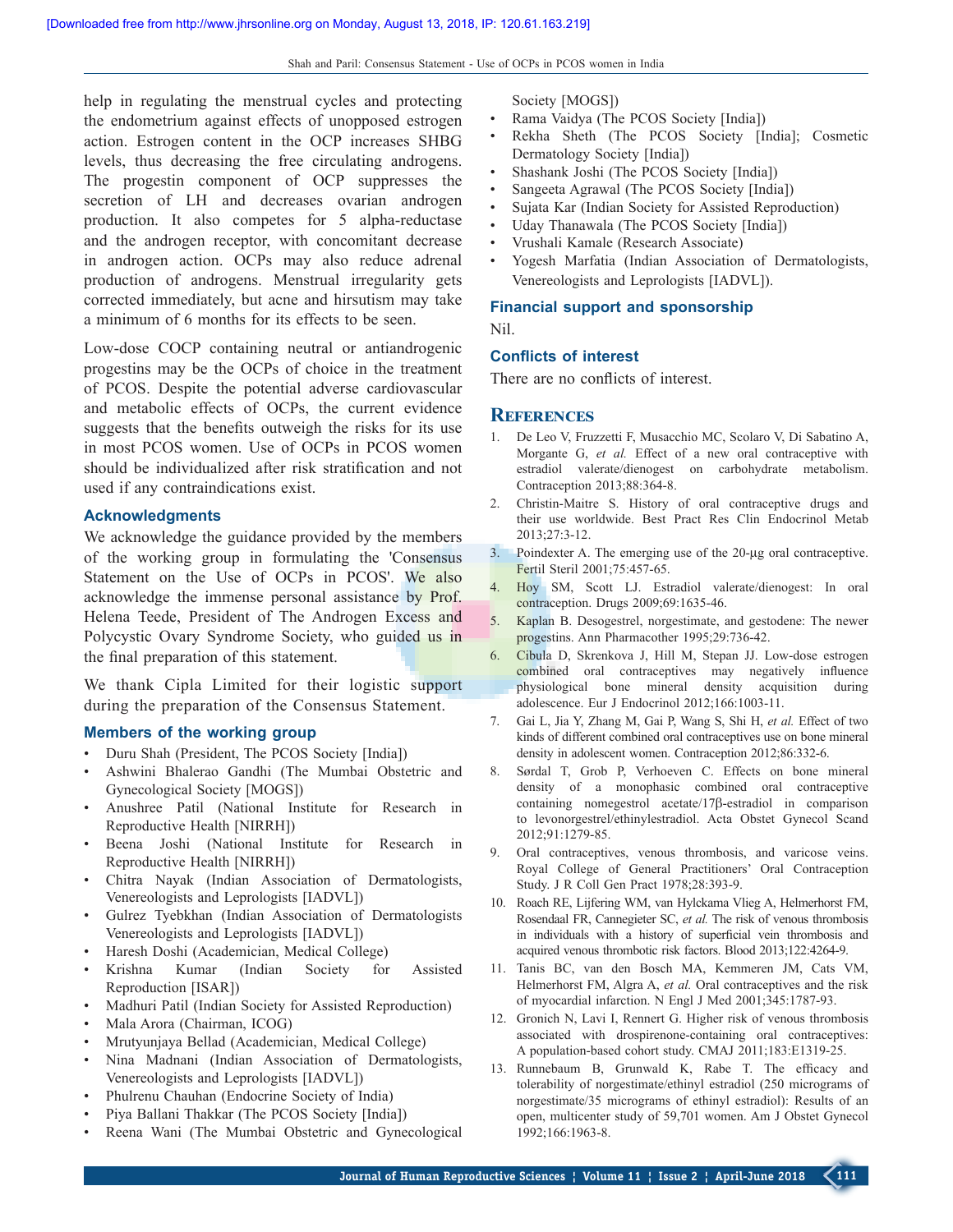- 14. Back DJ, Bates M, Bowden A, Breckenridge AM, Hall MJ, Jones H, *et al.* The interaction of phenobarbital and other anticonvulsants with oral contraceptive steroid therapy. Contraception 1980;22:495-503.
- 15. Back DJ, Breckenridge AM, Crawford FE, Hall JM, MacIver M, Orme ML, *et al.* The effect of rifampicin on the pharmacokinetics of ethynylestradiol in women. Contraception 1980;21:135‑43.
- 16. Hebbar S. Epilepsy and oral hormonal contraception-Indian perspective. Int J Pharm Pharm Sci 2017;9:1‑6.
- 17. Bhat M, Ramesha KN, Nirmala C, Sarma PS, Thomas SV. Knowledge and practice profile of obstetricians regarding epilepsy in women in Kerala state, India. Ann Indian Acad Neurol 2011;14:169-71.
- 18. Back DJ, Breckenbridge AM, Cross KJ, Orme ML, Thomas E. An antibiotic interaction with ethinyloestradiol in the rat and rabbit. J Steroid Biochem 1982;16:407‑13.
- 19. Joshi JV, Joshi UM, Sankholi GM, Krishna U, Mandlekar A, Chowdhury V, *et al.* A study of interaction of low‑dose combination oral contraceptive with ampicillin and metronidazole. Contraception 1980;22:643-52.
- 20. Back DJ, Breckenridge AM, MacIver M, Orme ML, Purba H, Rowe PH, *et al.* Interaction of ethinyloestradiol with ascorbic acid in man. Br Med J (Clin Res Ed) 1981;282:1516.
- 21. Abernethy DR, Greenblatt DJ, Divoll M, Arendt R, Ochs HR, Shader RI, *et al.* Impairment of diazepam metabolism by low-dose estrogen-containing oral-contraceptive steroids. N Engl J Med 1982;306:791‑2.
- 22. Abernethy DR, Todd EL. Impairment of caffeine clearance by chronic use of low-dose oestrogen-containing oral contraceptives. Eur J Clin Pharmacol 1985;28:425‑8.
- 23. Hendrix‑Treacy S, Wallace SM, Hindmarsh KW, Wyant GM, Danilkewich A. The effect of acetaminophen administration on its disposition and body stores of sulphate. Eur J Clin Pharmacol 1986;30:273‑8.
- 24. Miners JO, Grgurinovich N, Whitehead AG, Robson RA, Birkett DJ. Influence of gender and oral contraceptive steroids on the metabolism of salicylic acid and acetylsalicylic acid. Br J Clin Pharmacol 1986;22:135‑42.
- 25. Miners JO, Robson RA, Birkett DJ. Gender and oral contraceptive steroids as determinants of drug glucuronidation: Effects on clofibric acid elimination. Br J Clin Pharmacol 1984;18:240‑3.
- 26. Kadam P, Dherai A, Naik P, Lokhande R, Udani V, Gursahani R, *et al*. Retrospective study on therapeutic drug monitoring of lamotrigine in Indian epileptic patients. Int J Pharm Pharm Sci 2014;6:430‑3.
- 27. Sevinsky H, Eley T, Persson A, Garner D, Yones C, Nettles R, *et al.* The effect of efavirenz on the pharmacokinetics of an oral contraceptive containing ethinyl estradiol and norgestimate in healthy HIV-negative women. Antivir Ther 2011;16:149-56.
- 28. Vogler MA, Patterson K, Kamemoto L, Park JG, Watts H, Aweeka F, *et al.* Contraceptive efficacy of oral and transdermal hormones when co-administered with protease inhibitors in HIV-1-infected women: Pharmacokinetic results of ACTG trial A5188. J Acquir Immune Defic Syndr 2010;55:473‑82.
- 29. Zhang J, Chung E, Yones C, Persson A, Mahnke L, Eley T, *et al.* The effect of atazanavir/ritonavir on the pharmacokinetics of an oral contraceptive containing ethinyl estradiol and norgestimate in healthy women. Antivir Ther 2011;16:157‑64.
- 30. Food and Drug Administration. Stribild (package insert); 2016. Available from: http://www.accessdata.fda.gov/drugsatfda\_docs/ label/2012/203100s000lbl.pdf. [Last accessed on 2016 May 16].
- 31. Food and Drug Administration. Genvoya (package insert). Gilead. Available from: http://www.accessdata.fda.gov/

drugsatfda\_docs/label/2015/207561s000lbl.pdf. [Last accessed on 2016 May 16].

- 32. Schöller‑Gyüre M, Kakuda TN, Woodfall B, Aharchi F, Peeters M, Vandermeulen K, et al. Effect of steady-state etravirine on the pharmacokinetics and pharmacodynamics of ethinylestradiol and norethindrone. Contraception 2009;80:44‑52.
- 33. Crauwels HM, van Heeswijk RP, Buelens A, Stevens M, Hoetelmans RM. Lack of an effect of rilpivirine on the pharmacokinetics of ethinylestradiol and norethindrone in healthy volunteers. Int J Clin Pharmacol Ther 2014;52:118-28.
- 34. Stuart GS, Moses A, Corbett A, Phiri G, Kumwenda W, Mkandawire N, *et al.* Combined oral contraceptives and antiretroviral PK/PD in Malawian women: Pharmacokinetics and pharmacodynamics of a combined oral contraceptive and a generic combined formulation antiretroviral in Malawi. J Acquir Immune Defic Syndr 2011;58:e40‑3.
- 35. Kriplani A, Periyasamy AJ, Agarwal N, Kulshrestha V, Kumar A, Ammini AC, *et al.* Effect of oral contraceptive containing ethinyl estradiol combined with drospirenone vs. desogestrel on clinical and biochemical parameters in patients with polycystic ovary syndrome. Contraception 2010;82:139-46.
- 36. Luque‑Ramírez M, Alvarez‑Blasco F, Botella‑Carretero JI, Martínez‑Bermejo E, Lasunción MA, Escobar‑Morreale HF, *et al.* Comparison of ethinyl‑estradiol plus cyproterone acetate versus metformin effects on classic metabolic cardiovascular risk factors in women with the polycystic ovary syndrome. J Clin Endocrinol Metab 2007;92:2453‑61.
- 37. Teede HJ, Misso ML, Costello MF, Dokras A, Laven J, Moran L, *et al*. Recommendations from the international evidence‑based guideline for the assessment and management of polycystic ovary syndrome. Fertil Steril 2018. [In Press].
- 38. Luque‑Ramírez M, Mendieta‑Azcona C, del Rey Sánchez JM, Matíes M, Escobar-Morreale HF. Effects of an antiandrogenic oral contraceptive pill compared with metformin on blood coagulation tests and endothelial function in women with the polycystic ovary syndrome: Influence of obesity and smoking. Eur J Endocrinol 2009;160:469‑80.
- 39. Jick SS, Hernandez RK. Risk of non‑fatal venous thromboembolism in women using oral contraceptives containing drospirenone compared with women using oral contraceptives containing levonorgestrel: Case-control study using United States claims data. BMJ 2011;342:d2151.
- 40. Parkin L, Sharples K, Hernandez RK, Jick SS. Risk of venous thromboembolism in users of oral contraceptives containing drospirenone or levonorgestrel: Nested case-control study based on UK general practice research database. BMJ 2011;342:d2139.
- 41. Junkins‑Hopkins JM. Hormone therapy for acne. J Am Acad Dermatol 2010;62:486‑8.
- 42. Stewart FH, Harper CC, Ellertson CE, Grimes DA, Sawaya GF, Trussell J, *et al.* Clinical breast and pelvic examination requirements for hormonal contraception: Current practice vs. evidence. JAMA 2001;285:2232‑9.
- 43. Frangos JE, Alavian CN, Kimball AB. Acne and oral contraceptives: Update on women's health screening guidelines. J Am Acad Dermatol 2008;58:781–6.
- 44. Lloyd T, Rollings N, Andon MB, Demers LM, Eggli DF, Kieselhorst K, *et al.* Determinants of bone density in young women. I. Relationships among pubertal development, total body bone mass, and total body bone density in premenarchal females. J Clin Endocrinol Metab 1992;75:383‑7.
- 45. Cromer BA, Bonny AE, Stager M, Lazebnik R, Rome E, Ziegler J, *et al.* Bone mineral density in adolescent females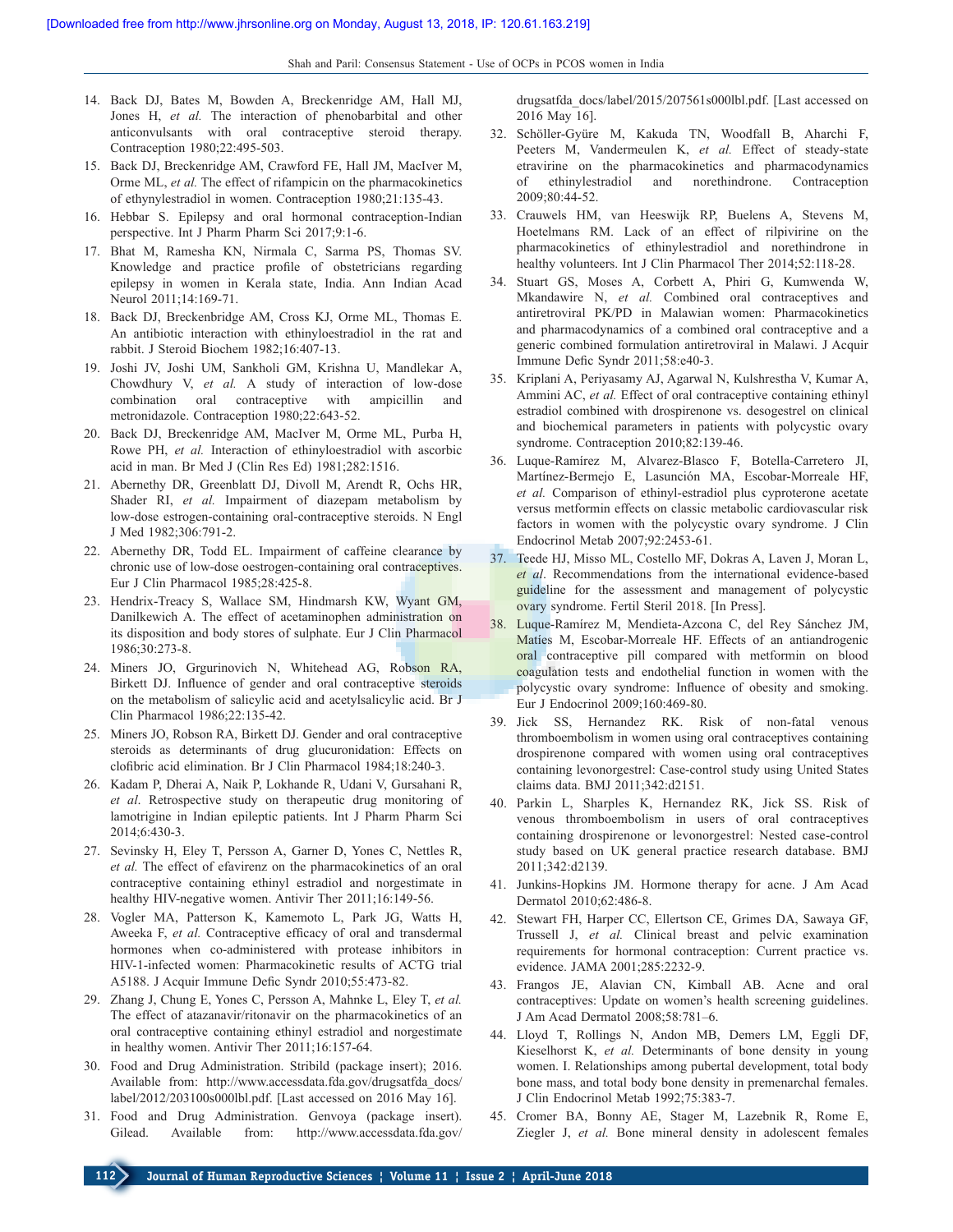using injectable or oral contraceptives: A 24‑month prospective study. Fertil Steril 2008;90:2060‑7.

- 46. Lloyd T, Petit MA, Lin HM, Beck TJ. Lifestyle factors and the development of bone mass and bone strength in young women. J Pediatr 2004;144:776‑82.
- 47. Peragallo Urrutia R, Coeytaux RR, McBroom AJ, Gierisch JM, Havrilesky LJ, Moorman PG, *et al.* Risk of acute thromboembolic events with oral contraceptive use: A systematic review and meta‑analysis. Obstet Gynecol 2013;122:380‑9.
- 48. George R, Clarke S, Thiboutot D. Hormonal therapy for acne. Semin Cutan Med Surg 2008;27:188‑96.
- 49. The American College of Obstetricians and Gynecologists. Committee opinion 540. Risk of Venous Thromboembolism among Users of Drospirenone‑Containing Oral Contraceptive Pills. Available from: http://www.acog.org/Resources-And-Publications/ Committee‑Opinions/Committee‑on‑Gynecologic‑Practice/ Risk-of-Venous-Thromboembolism. [Last accessed 2018 May 10].
- 50. Dinger J, Möhner S, Heinemann K. Cardiovascular risks associated with the use of drospirenone‑containing combined oral contraceptives. Contraception 2016;93:378‑85.
- 51. Venous thromboembolic disease and combined oral contraceptives: Results of international multicentre case‑control study. World Health Organization collaborative study of cardiovascular disease and steroid hormone contraception. Lancet 1995;346:1575‑82.
- 52. Sidney S, Petitti DB, Soff GA, Cundiff DL, Tolan KK, Quesenberry CP Jr., *et al.* Venous thromboembolic disease in users of low-estrogen combined estrogen-progestin oral contraceptives. Contraception 2004;70:3‑10.
- 53. McNicholas C, Zhao Q, Secura G, Allsworth JE, Madden T, Peipert JF, *et al.* Contraceptive failures in overweight and obese combined hormonal contraceptive users. Obstet Gynecol 2013;121:585‑92.
- 54. Vestergaard P, Rejnmark L, Mosekilde L. Fracture risk in very young women using combined oral contraceptives. Contraception 2008;78:358‑64.
- 55. Vestergaard P, Rejnmark L, Mosekilde L. Oral contraceptive use and risk of fractures. Contraception 2006;73:571‑6.
- 56. Vessey M, Mant J, Painter R. Oral contraception and other factors in relation to hospital referral for fracture. Findings in a large cohort study. Contraception 1998;57:231-5.
- 57. Michaëlsson K, Baron JA, Farahmand BY, Persson I, Ljunghall S. Oral‑contraceptive use and risk of hip fracture: A case‑control study. Lancet 1999;353:1481‑4.
- 58. Memon S, Iversen L, Hannaford PC. Is the oral contraceptive pill associated with fracture in later life? New evidence from the Royal College of General Practitioners Oral Contraception Study. Contraception 2011;84:40-7.
- 59. Meier C, Brauchli YB, Jick SS, Kraenzlin ME, Meier CR. Use of depot medroxyprogesterone acetate and fracture risk. J Clin Endocrinol Metab 2010;95:4909-16.
- 60. La Vecchia C, Tavani A, Gallus S. Oral contraceptives and risk of hip fractures. Lancet 1999;354:335‑6.
- 61. Cooper C, Hannaford P, Croft P, Kay CR. Oral contraceptive pill use and fractures in women: A prospective study. Bone 1993;14:41‑5.
- 62. Barad D, Kooperberg C, Wactawski‑Wende J, Liu J, Hendrix SL, Watts NB, *et al.* Prior oral contraception and postmenopausal fracture: A women's health initiative observational cohort study. Fertil Steril 2005;84:374‑83.
- 63. Michaëlsson K, Baron JA, Farahmand BY, Ljunghall S. Influence

of parity and lactation on hip fracture risk. Am J Epidemiol 2001;153:1166‑72.

- 64. O'Neill TW, Marsden D, Adams JE, Silman AJ. Risk factors, falls, and fracture of the distal forearm in Manchester, UK. J Epidemiol Community Health 1996;50:288‑92.
- 65. Mallmin H, Ljunghall S, Persson I, Bergström R. Risk factors for fractures of the distal forearm: A population-based case-control study. Osteoporos Int 1994;4:298‑304.
- 66. Berenson AB, Radecki CM, Grady JJ, Rickert VI, Thomas A. A prospective, controlled study of the effects of hormonal contraception on bone mineral density. Obstet Gynecol 2001;98:576‑82.
- 67. Berenson AB, Rahman M, Breitkopf CR, Bi LX. Effects of depot medroxyprogesterone acetate and 20‑microgram oral contraceptives on bone mineral density. Obstet Gynecol 2008;112:788‑99.
- 68. Burr DB, Yoshikawa T, Teegarden D, Lyle R, McCabe G, McCabe LD, *et al.* Exercise and oral contraceptive use suppress the normal age-related increase in bone mass and strength of the femoral neck in women 18‑31 years of age. Bone 2000;27:855‑63.
- 69. Cobb KL, Kelsey JL, Sidney S, Ettinger B, Lewis CE. Oral contraceptives and bone mineral density in white and black women in CARDIA. Coronary risk development in young adults. Osteoporos Int 2002;13:893‑900.
- 70. Elgán C, Dykes AK, Samsioe G. Bone mineral density changes in young women: A two year study. Gynecol Endocrinol 2004;19:169‑77.
- 71. Elgán C, Samsioe G, Dykes AK. Influence of smoking and oral contraceptives on bone mineral density and bone remodeling in young women: A 2-year study. Contraception 2003;67:439-47.
- 72. Endrikat J, Mih E, Düsterberg B, Land K, Gerlinger C, Schmidt W, *et al.* A 3‑year double‑blind, randomized, controlled study on the influence of two oral contraceptives containing either 20 microg or 30 microg ethinylestradiol in combination with levonorgestrel on bone mineral density. Contraception 2004;69:179-87.
- 73. Mazess RB, Barden HS. Bone density in premenopausal women: Effects of age, dietary intake, physical activity, smoking, and birth-control pills. Am J Clin Nutr 1991;53:132-42.
- 74. Nappi C, Di Spiezio Sardo A, Acunzo G, Bifulco G, Tommaselli GA, Guida M, *et al.* Effects of a low‑dose and ultra‑low‑dose combined oral contraceptive use on bone turnover and bone mineral density in young fertile women: A prospective controlled randomized study. Contraception 2003;67:355‑9.
- 75. Paoletti AM, Orrù M, Lello S, Floris S, Ranuzzi F, Etzi R, *et al.* Short-term variations in bone remodeling markers of an oral contraception formulation containing 3 mg of drospirenone plus 30 microg of ethinyl estradiol: Observational study in young postadolescent women. Contraception 2004;70:293-8.
- 76. Recker RR, Davies KM, Hinders SM, Heaney RP, Stegman MR, Kimmel DB, *et al.* Bone gain in young adult women. JAMA 1992;268:2403‑8.
- 77. Reed SD, Scholes D, LaCroix AZ, Ichikawa LE, Barlow WE, Ott SM, *et al.* Longitudinal changes in bone density in relation to oral contraceptive use. Contraception 2003;68:177‑82.
- 78. Gambacciani M, Cappagli B, Ciaponi M, Benussi C, Genazzani AR. Hormone replacement therapy in perimenopause: Effect of a low dose oral contraceptive preparation on bone quantitative ultrasound characteristics. Menopause 1999;6:43‑8.
- 79. Gambacciani M, Cappagli B, Lazzarini V, Ciaponi M, Fruzzetti F, Genazzani AR, *et al.* Longitudinal evaluation of perimenopausal bone loss: Effects of different low dose oral contraceptive preparations on bone mineral density. Maturitas 2006;54:176‑80.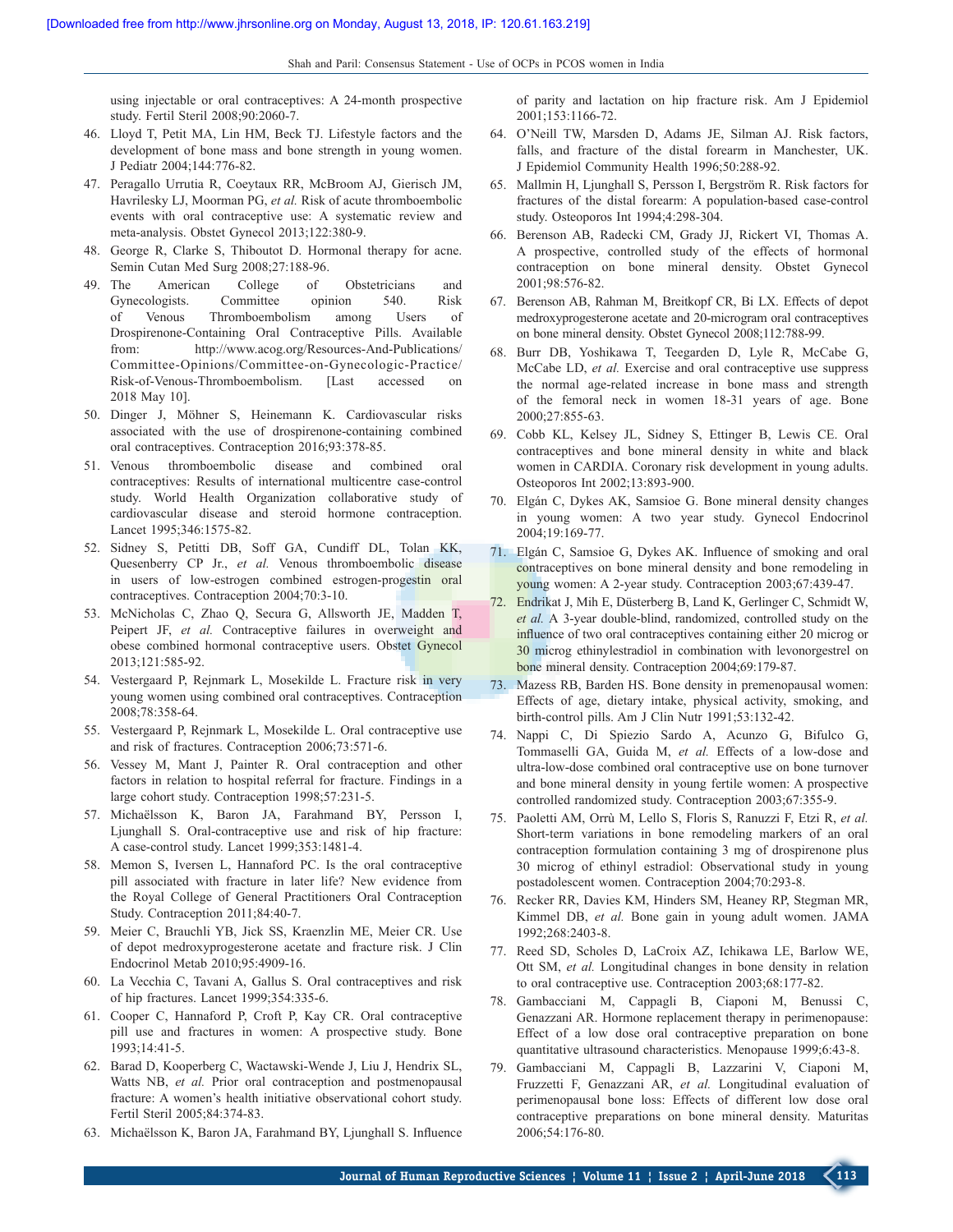- 80. Gambacciani M, Ciaponi M, Cappagli B, Benussi C, Genazzani AR. Longitudinal evaluation of perimenopausal femoral bone loss: Effects of a low‑dose oral contraceptive preparation on bone mineral density and metabolism. Osteoporos Int 2000;11:544‑8.
- 81. Nappi C, Di Spiezio Sardo A, Greco E, Tommaselli GA, Giordano E, Guida M, *et al.* Effects of an oral contraceptive containing drospirenone on bone turnover and bone mineral density. Obstet Gynecol 2005;105:53‑60.
- 82. Gargano V, Massaro M, Morra I, Formisano C, Di Carlo C, Nappi C, et al. Effects of two low-dose combined oral contraceptives containing drospirenone on bone turnover and bone mineral density in young fertile women: A prospective controlled randomized study. Contraception 2008;78:10-5.
- 83. Berenson AB, Breitkopf CR, Grady JJ, Rickert VI, Thomas A. Effects of hormonal contraception on bone mineral density after 24 months of use. Obstet Gynecol 2004;103:899‑906.
- 84. Gambacciani M, Spinetti A, Cappagli B, Taponeco F, Maffei S, Piaggesi L, *et al.* Hormone replacement therapy in perimenopausal women with a low dose oral contraceptive preparation: Effects on bone mineral density and metabolism. Maturitas 1994;19:125-31.
- 85. Gambacciani M, Spinetti A, Taponeco F, Cappagli B, Piaggesi L, Fioretti P, *et al.* Longitudinal evaluation of perimenopausal vertebral bone loss: Effects of a low‑dose oral contraceptive preparation on bone mineral density and metabolism. Obstet Gynecol 1994;83:392-6.
- 86. Hansen MA, Overgaard K, Riis BJ, Christiansen C. Potential risk factors for development of postmenopausal osteoporosis – Examined over a 12‑year period. Osteoporos Int 1991;1:95‑102.
- 87. Shargil AA. Hormone replacement therapy in perimenopausal women with a triphasic contraceptive compound: A three-year prospective study. Int J Fertil 1985;30:15, 18-28.
- 88. Taechakraichana N, Jaisamrarn U, Panyakhamlerd K, Chaikittisilpa S, Limpaphayom K. Difference in bone acquisition among hormonally treated postmenopausal women with normal and low bone mass. J Med Assoc Thai 2001;84 Suppl 2:S586‑92.
- 89. Taechakraichana N, Limpaphayom K, Ninlagarn T, Panyakhamlerd K, Chaikittisilpa S, Dusitsin N, *et al.*  A randomized trial of oral contraceptive and hormone replacement therapy on bone mineral density and coronary heart disease risk factors in postmenopausal women. Obstet Gynecol 2000;95:87‑94.
- 90. Volpe A, Amram A, Cagnacci A, Battaglia C. Biochemical aspects of hormonal contraception: Effects on bone metabolism. Eur J Contracept Reprod Health Care 1997;2:123-6.
- 91. Leff SP. Side-effect of oral contraceptives: Occlusion of branch artery of the retina. Bull Sinai Hosp Detroit 1976;24:227‑9.
- 92. Pasquale LR, Kang JH. Female reproductive factors and primary open‑angle glaucoma in the nurses' health study. Eye (Lond) 2011;25:633‑41.
- 93. Collaborative Group on Hormonal Factors in Breast Cancer. Breast cancer and hormonal contraceptives: Collaborative reanalysis of individual data on 53 297 women with breast cancer and 100 239 women without breast cancer from 54 epidemiological studies. Lancet 1996;347:1713-27.
- 94. Charlton BM, Rich‑Edwards JW, Colditz GA, Missmer SA, Rosner BA, Hankinson SE, *et al.* Oral contraceptive use and mortality after 36 years of follow-up in the nurses' health study: Prospective cohort study. BMJ 2014;349:g6356.
- 95. International Collaboration of Epidemiological Studies of Cervical Cancer, Appleby P, Beral V, Berrington de González A, Colin D, Franceschi S, *et al.* Cervical cancer and hormonal

contraceptives: Collaborative reanalysis of individual data for 16,573 women with cervical cancer and 35,509 women without cervical cancer from 24 epidemiological studies. Lancet 2007;370:1609‑21.

- 96. Gierisch JM, Coeytaux RR, Urrutia RP, Havrilesky LJ, Moorman PG, Lowery WJ, *et al.* Oral contraceptive use and risk of breast, cervical, colorectal, and endometrial cancers: A systematic review. Cancer Epidemiol Biomarkers Prev 2013;22:1931‑43.
- 97. Collaborative Group on Epidemiological Studies of Ovarian Cancer, Beral V, Doll R, Hermon C, Peto R, Reeves G, *et al.* Ovarian cancer and oral contraceptives: Collaborative reanalysis of data from 45 epidemiological studies including 23,257 women with ovarian cancer and 87,303 controls. Lancet 2008;371:303‑14.
- 98. Steenland MW, Zapata LB, Brahmi D, Marchbanks PA, Curtis KM. Appropriate follow up to detect potential adverse events after initiation of select contraceptive methods: A systematic review. Contraception 2013;87:611‑24.
- 99. Haider A, Shaw JC. Treatment of acne vulgaris. JAMA 2004;292:726‑35.
- 100. Arowojolu AO, Gallo MF, Lopez LM, Grimes DA. Combined oral contraceptive pills for treatment of acne. Cochrane Database Syst Rev 2012;(7):CD004425.
- 101. Lucky AW, Koltun W, Thiboutot D, Niknian M, Sampson-Landers C, Korner P, et al. A combined oral contraceptive containing 3‑mg drospirenone/20‑microg ethinyl estradiol in the treatment of acne vulgaris: A randomized, double-blind, placebo-controlled study evaluating lesion counts and participant self-assessment. Cutis 2008;82:143-50.
- 102. Maloney JM, Dietze P Jr., Watson D, Niknian M, Lee‑Rugh S, Sampson‑Landers C, *et al.* Treatment of acne using a 3‑milligram drospirenone/20-microgram ethinyl estradiol oral contraceptive administered in a 24/4 regimen: A randomized controlled trial. Obstet Gynecol 2008;112:773‑81.
- 103. Maloney JM, Dietze P Jr., Watson D, Niknian M, Lee‑Rugh S, Sampson-Landers C, et al. A randomized controlled trial of a low‑dose combined oral contraceptive containing 3 mg drospirenone plus 20 microg ethinylestradiol in the treatment of acne vulgaris: Lesion counts, investigator ratings and subject self-assessment. J Drugs Dermatol 2009;8:837-44.
- 104. Plewig G, Cunliffe WJ, Binder N, Höschen K. Efficacy of an oral contraceptive containing EE 0.03 mg and CMA 2 mg (Belara) in moderate acne resolution: A randomized, double-blind, placebo-controlled phase III trial. Contraception 2009;80:25-33.
- 105. Webster GF, Leyden JJ, Gross JA. Comparative pharmacokinetic profiles of a novel isotretinoin formulation (isotretinoin‑lidose) and the innovator isotretinoin formulation: A randomized, 4‑treatment, crossover study. J Am Acad Dermatol 2013;69:762‑7.
- 106. Crockett SD, Porter CQ, Martin CF, Sandler RS, Kappelman MD. Isotretinoin use and the risk of inflammatory bowel disease: A case‑control study. Am J Gastroenterol 2010;105:1986‑93.
- 107. Etminan M, Bird ST, Delaney JA, Bressler B, Brophy JM. Isotretinoin and risk for inflammatory bowel disease: A nested case‑control study and meta‑analysis of published and unpublished data. JAMA Dermatol 2013;149:216-20.
- 108. Reddy D, Siegel CA, Sands BE, Kane S. Possible association between isotretinoin and inflammatory bowel disease. Am J Gastroenterol 2006;101:1569-73.
- 109. Lakshmi C. Hormone therapy in acne. Indian J Dermatol Venereol Leprol 2013;79:322‑37.
- 110. Ghosh S, Chaudhuri S, Jain VK, Aggarwal K. Profiling and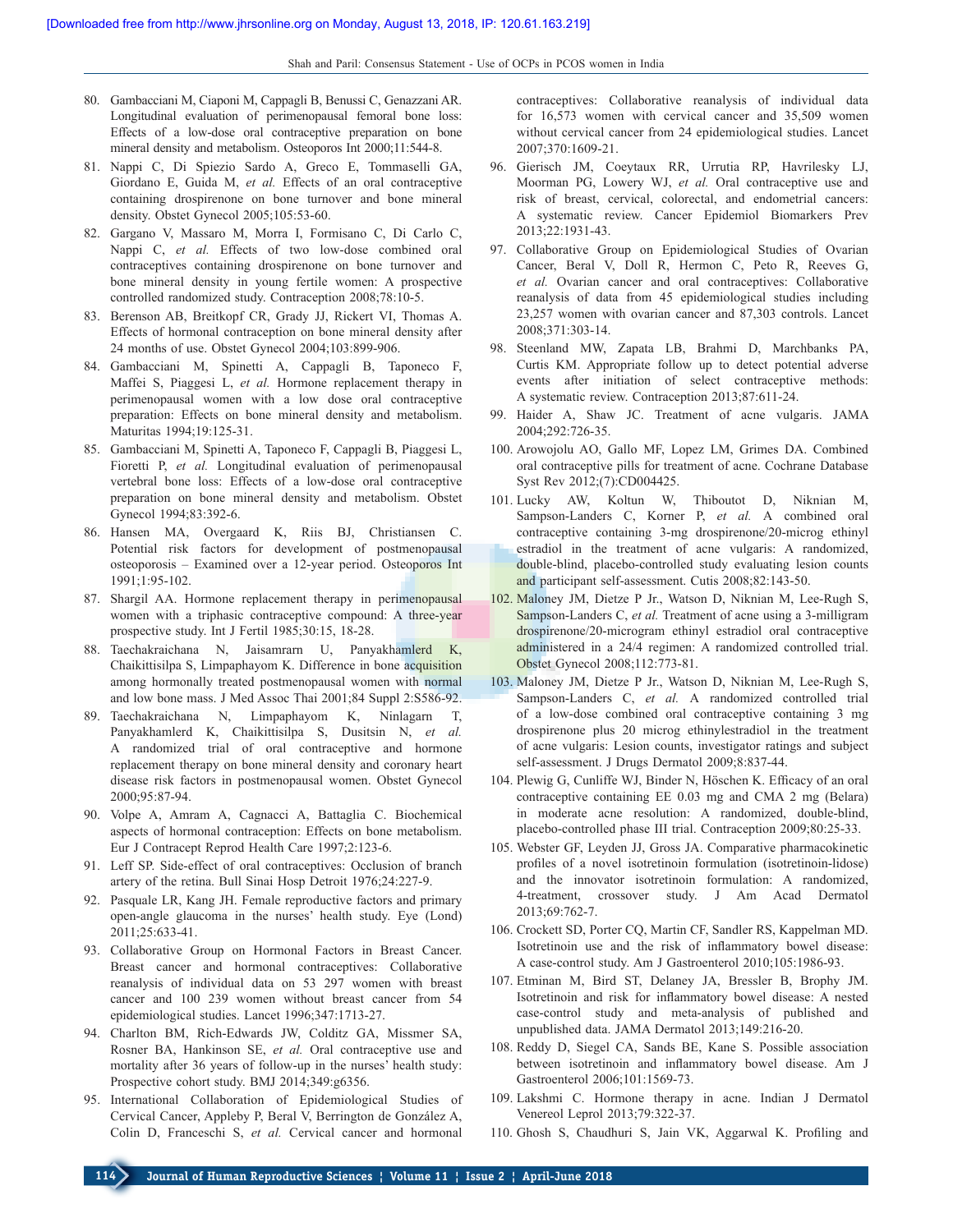hormonal therapy for acne in women. Indian J Dermatol 2014;59:107‑15.

- 111. Bitzer J, Römer T, Lopes da Silva Filho A. The use of cyproterone acetate/ethinyl estradiol in hyperandrogenic skin symptoms ‑ a review. Eur J Contracept Reprod Health Care 2017;22:172‑82.
- 112. Bhattacharya SM, Ghosh M, Nandi N. Effects of drospirenone pill in Indian women with polycystic ovary syndrome. J Turk Ger Gynecol Assoc 2011;12:144-7.
- 113. Moghetti P. Ovarian suppression and treatment of hirsuitism. Contemporary Endocrinology: Androgen Excess Disorders in Women: Polycystic Ovary Syndrome and Other Disorders. 2nd ed. Totowa, New Jersey: Humana Press Inc.; 2006.
- 114. Batukan C, Muderris II, Ozcelik B, Ozturk A. Comparison of two oral contraceptives containing either drospirenone or cyproterone acetate in the treatment of hirsutism. Gynecol Endocrinol 2007;23:38‑44.
- 115. Burkman RT Jr. The role of oral contraceptives in the treatment of hyperandrogenic disorders. Am J Med 1995;98:130S‑6S.
- 116. Shaw JC. Spironolactone in dermatologic therapy. J Am Acad Dermatol 1991;24:236‑43.
- 117. Van der Spuy ZM, le Roux PA. Cyproterone acetate for hirsutism. Cochrane Database Syst Rev 2003;(4):CD001125.
- 118. Zouboulis CC, Chen WC, Thornton MJ, Qin K, Rosenfield R. Sexual hormones in human skin. Horm Metab Res 2007;39:85‑95.
- 119. Fitzgerald C, Elstein M, Spona J. Effect of age on the response of the hypothalamo‑pituitary‑ovarian axis to a combined oral contraceptive. Fertil Steril 1999;71:1079-84.
- 120. Saeed R, Akram J, Changezi HU, Saeed M. Treatment of hirsutism in polycystic ovarian syndrome with Diane, 50 mcg ethinyl estradiol and 2 mg cyproterone acetate. Specialist 1993;9:109-12.
- 121. Porcile A, Gallardo E. Long-term treatment of hirsutism: Desogestrel compared with cyproterone acetate in oral contraceptives. Fertil Steril 1991;55:877‑81.
- 122. Sahin Y, Bayram F, Keleştimur F, Müderris I. Comparison of cyproterone acetate plus ethinyl estradiol and finasteride in the treatment of hirsutism. J Endocrinol Invest 1998;21:348-52.
- 123. Stegeman BH, de Bastos M, Rosendaal FR, van Hylckama Vlieg A, Helmerhorst FM, Stijnen T, *et al.* Different combined oral contraceptives and the risk of venous thrombosis: Systematic review and network meta‑analysis. BMJ 2013;347:f5298.
- 124. Wu CQ, Grandi SM, Filion KB, Abenhaim HA, Joseph L, Eisenberg MJ, *et al.* Drospirenone‑containing oral contraceptive pills and the risk of venous and arterial thrombosis: A systematic review. BJOG 2013;120:801‑10.
- 125. Coenen CM, Hollanders JM, Rolland R, Spielmann D, Bulten J. The effects of a low‑dose gestodene‑containing oral contraceptive on endometrial histology in healthy women. Eur J Contracept Reprod Health Care 1996;1:325‑9.
- 126. Guido M, Romualdi D, Giuliani M, Suriano R, Selvaggi L, Apa R, *et al.* Drospirenone for the treatment of hirsute women with polycystic ovary syndrome: A clinical, endocrinological, metabolic pilot study. J Clin Endocrinol Metab 2004;89:2817‑23.
- 127. Bobde JA, Bhosle D, Kadam R, Shelke S. Comparison of efficacy and safety of metformin, oral contraceptive combination of ethinyl estradiol and drospirenone alone or in combination in polycystic ovarian syndrome. J Obesity and Metabolic Research 2014;1:112.
- 128. Cosma M, Swiglo BA, Flynn DN, Kurtz DM, Labella ML, Mullan RJ, *et al*. Clinical review: Insulin sensitizers for the treatment of hirsutism: A systematic review and metaanalyses of randomized controlled trials. J Clin Endocrinol Metab 2008;93:1135‑42.
- 129. Cibula D, Fanta M, Vrbikova J, Stanicka S, Dvorakova K,

Hill M, *et al.* The effect of combination therapy with metformin and combined oral contraceptives (COC) versus COC alone on insulin sensitivity, hyperandrogenaemia, SHBG and lipids in PCOS patients. Hum Reprod 2005;20:180-4.

- 130. Ibáñez L, Oberfield SE, Witchel S, Auchus RJ, Chang RJ, Codner E, *et al.* An international consortium update: Pathophysiology, diagnosis, and treatment of polycystic ovarian syndrome in adolescence. Horm Res Paediatr 2017;88:371‑95.
- 131. Witchel SF, Oberfield S, Rosenfield RL, Codner E, Bonny A, Ibáñez L, *et al.* The diagnosis of polycystic ovary syndrome during adolescence. Horm Res Paediatr 2015;83:376-89.
- 132. Metcalf MG, Skidmore DS, Lowry GF, Mackenzie JA. Incidence of ovulation in the years after the menarche. J Endocrinol 1983;97:213‑9.
- 133. Apter D. Endocrine and metabolic abnormalities in adolescents with a PCOS-like condition: Consequences for adult reproduction. Trends Endocrinol Metab 1998;9:58‑61.
- 134. Legro RS, Arslanian SA, Ehrmann DA, Hoeger KM, Murad MH, Pasquali R, *et al.* Diagnosis and treatment of polycystic ovary syndrome: An endocrine society clinical practice guideline. J Clin Endocrinol Metab 2013;98:4565‑92.
- 135. Rathod AD, Chavan RP, Bhagat V, Pajai S, Padmawar A, Thool P, et al. Analysis of near-miss and maternal mortality at tertiary referral centre of rural India. J Obstet Gynaecol India 2016;66:295‑300.
- 136. Khosla AH, Devi L, Goel P, Saha PK. Puberty menorrhagia requiring inpatient admission. JNMA J Nepal Med Assoc 2010;49:112‑6.
- 137. Fauser BC, Tarlatzis BC, Rebar RW, Legro RS, Balen AH, Lobo R, *et al.* Consensus on women's health aspects of polycystic ovary syndrome (PCOS): The Amsterdam ESHRE/ASRM‑Sponsored 3rd PCOS Consensus Workshop Group. Fertil Steril 2012;97:28‑38.e25.
- 138. Martin KA, Chang RJ, Ehrmann DA, Ibanez L, Lobo RA, Rosenfield RL, *et al*. Evaluation and treatment of hirsutism in premenopausal women: An endocrine society clinical practice guideline. J Clin Endocrinol Metab 2008;93:1105‑20.
- 139. Liu H, Yao J, Wang W, Zhang D. Association between duration of oral contraceptive use and risk of hypertension: A meta-analysis. J Clin Hypertens (Greenwich) 2017;19:1032‑41.
- 140. Sitruk‑Ware R, Nath A. Metabolic effects of contraceptive steroids. Rev Endocr Metab Disord 2011;12:63-75.
- 141. Cibula D, Gompel A, Mueck AO, La Vecchia C, Hannaford PC, Skouby SO, *et al.* Hormonal contraception and risk of cancer. Hum Reprod Update 2010;16:631‑50.
- 142. Bayard F, Louvet JP, Moatti JP, Smilovici W, Duguet L, Boulard C, *et al.* Plasma concentrations of LH and of sex steroids during the normal menstrual cycle and during contraceptive treatment. J Gynecol Obstet Biol Reprod (Paris) 1975;4:915-26.
- 143. Bhanwra S, Ahluwalia K. The association of oral contraceptive pills with increase in intraocular pressure: Time for pharmacovigilance to step in. J Pharmacol Pharmacother 2015;6:51‑2.
- 144. Nader S, Diamanti‑Kandarakis E. Polycystic ovary syndrome, oral contraceptives and metabolic issues: New perspectives and a unifying hypothesis. Hum Reprod 2007;22:317‑22.
- 145. Deb S, Campbell BK, Pincott-Allen C, Clewes JS, Cumberpatch G, Raine‑Fenning NJ, *et al.* Quantifying effect of combined oral contraceptive pill on functional ovarian reserve as measured by serum anti‑Müllerian hormone and small antral follicle count using three-dimensional ultrasound. Ultrasound Obstet Gynecol 2012;39:574‑80.
- 146. Fitzgerald C, Feichtinger W, Spona J, Elstein M, Lüdicke F,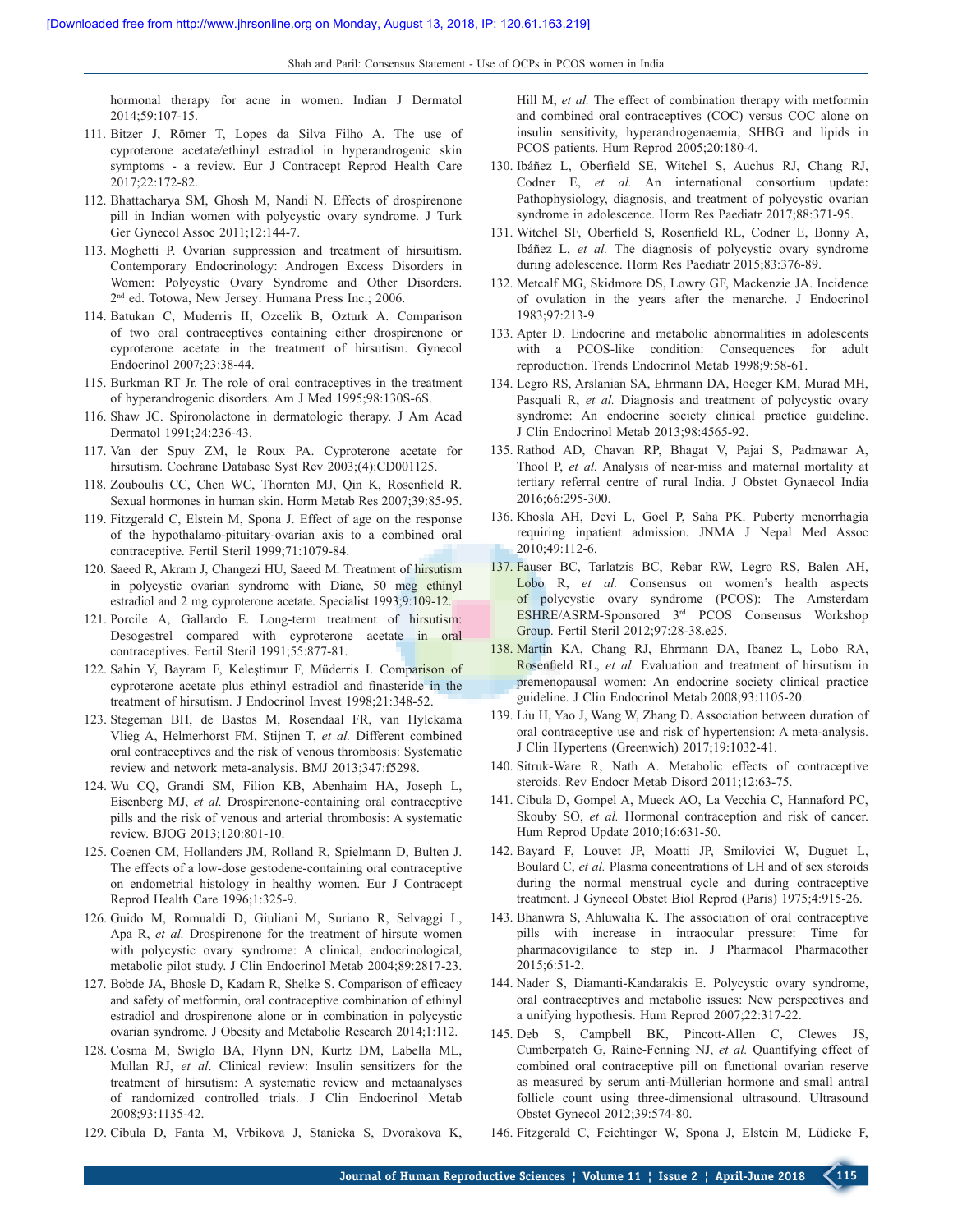Müller U, *et al.* A comparison of the effects of two monophasic low dose oral contraceptives on the inhibition of ovulation. Adv Contracept 1994;10:5-18.

- 147. Archer DF, Kovalevsky G, Ballagh SA, Grubb GS. Ovarian activity and safety of a novel levonorgestrel/ethinyl estradiol continuous oral contraceptive regimen. Contraception 2009;80:245‑53.
- 148. Birtch RL, Olatunbosun OA, Pierson RA. Ovarian follicular dynamics during conventional vs. continuous oral contraceptive use. Contraception 2006;73:235-43.
- 149. Legro RS, Pauli JG, Kunselman AR, Meadows JW, Kesner JS, Zaino RJ, *et al.* Effects of continuous versus cyclical oral contraception: A randomized controlled trial. J Clin Endocrinol Metab 2008;93:420-9.
- 150. Kroll R, Seidman L, Ricciotti N, Howard B, Weiss H. A phase 1, multicentre, open-label study to evaluate ovarian follicular activity and hormone levels with an extended-regimen combined oral contraceptive with low‑dose ethinyl estradiol supplementation. Eur J Contracept Reprod Health Care 2015;20:249‑58.
- 151. Dólleman M, Verschuren WM, Eijkemans MJ, Dollé ME, Jansen EH, Broekmans FJ, *et al*. Reproductive and lifestyle determinants of anti‑Müllerian hormone in a large population-based study. J Clin Endocrinol Metab 2013;98:2106‑15.
- 152. Lauritsen MP, Bentzen JG, Pinborg A, Loft A, Forman JL, Thuesen LL, *et al.* The prevalence of polycystic ovary syndrome in a normal population according to the Rotterdam criteria versus revised criteria including anti‑Mullerian hormone. Hum Reprod 2014;29:791‑801.
- 153. Birch Petersen K, Hvidman HW, Forman JL, Pinborg A, Larsen EC, Macklon KT, *et al.* Ovarian reserve assessment in users of oral contraception seeking fertility advice on their reproductive lifespan. Hum Reprod 2015;30:2364‑75.
- 154. D'Arpe S, Di Feliciantonio M, Candelieri M, Franceschetti S, Piccioni MG, Bastianelli C, *et al.* Ovarian function during hormonal contraception assessed by endocrine and sonographic markers: A systematic review. Reprod Biomed Online 2016;33:436‑48.
- 155. Spona J, Binder N, Höschen K, Feichtinger W. Suppression of ovarian function by a combined oral contraceptive containing 0.02 mg ethinyl estradiol and 2 mg chlormadinone acetate given in a 24/4‑day intake regimen over three cycles. Fertil Steril 2010;94:1195‑201.
- 156. Wei D, Shi Y, Li J, Wang Z, Zhang L, Sun Y, *et al.* Effect of pretreatment with oral contraceptives and progestins on IVF outcomes in women with polycystic ovary syndrome. Hum Reprod 2017;32:354‑61.
- 157. Sallam HN, Mohamed M, Aboul‑Einein W, Safwat SH, Saleh F, Sallam A. Pinopod expression in women using oral contraceptives. Fertil Steril 2005;84:S26.
- 158. Garcia‑Velasco JA, Fatemi HM. To pill or not to pill in GnRH antagonist cycles: That is the question! Reprod Biomed Online 2015;30:39‑42.
- 159. Griesinger G, Kolibianakis EM, Venetis C, Diedrich K, Tarlatzis B. Oral contraceptive pretreatment significantly reduces ongoing pregnancy likelihood in gonadotropin‑releasing hormone antagonist cycles: An updated meta-analysis. Fertil Steril 2010;94:2382-4.
- 160.Smulders B, van Oirschot SM, Farquhar C, Rombauts L, Kremer JA. Oral contraceptive pill, progestogen or estrogen pre-treatment for ovarian stimulation protocols for women undergoing assisted reproductive techniques. Cochrane Database Syst Rev 2010;CD006109.
- 161. Barmat LI, Chantilis SJ, Hurst BS, Dickey RP. A randomized prospective trial comparing gonadotropin‑releasing hormone (GnRH) antagonist/recombinant follicle-stimulating hormone (rFSH) versus GnRH-agonist/rFSH in women pretreated with oral contraceptives before *in vitro* fertilization. Fertil Steril 2005;83:321‑30.
- 162. Bellver J, Albert C, Labarta E, Pellicer A. Early pregnancy loss in women stimulated with gonadotropin-releasing hormone antagonist protocols according to oral contraceptive pill pretreatment. Fertil Steril 2007;87:1098-101.
- 163. Biljan MM, Mahutte NG, Dean N, Hemmings R, Bissonnette F, Tan SL, *et al.* Effects of pretreatment with an oral contraceptive on the time required to achieve pituitary suppression with gonadotropin‑releasing hormone analogues and on subsequent implantation and pregnancy rates. Fertil Steril 1998;70:1063-9.
- 164. Fukuda M, Fukuda K, Yding Andersen C, Byskov AG. Does anovulation induced by oral contraceptives favor pregnancy during the following two menstrual cycles? Fertil Steril 2000;73:742‑7.
- 165. Kolibianakis EM, Papanikolaou EG, Camus M, Tournaye H, Van Steirteghem AC, Devroey P, *et al.* Effect of oral contraceptive pill pretreatment on ongoing pregnancy rates in patients stimulated with GnRH antagonists and recombinant FSH for IVF. A randomized controlled trial. Hum Reprod 2006;21:352‑7.
- 166. Meldrum DR, Scott RT Jr. Levy MJ, Alper MM, Noyes N. Oral contraceptive pretreatment in women undergoing controlled ovarian stimulation in ganirelix acetate cycles may, for a subset of patients, be associated with low serum luteinizing hormone levels, reduced ovarian response to gonadotropins, and early pregnancy loss. Fertil Steril 2009;91:1963-5.
- 167. Pinkas H, Sapir O, Avrech OM, Ben‑Haroush A, Ashkenzi J, Fisch B, *et al.* The effect of oral contraceptive pill for cycle scheduling prior to GnRH-antagonist protocol on IVF cycle parameters and pregnancy outcome. J Assist Reprod Genet 2008;25:29‑33.
- 168. Klein TA, Mishell DR. Gonadotropin, prolactin, and steroid hormone levels after discontinuation of oral contraceptives. Am J Obstet Gynecol 1977;127:585‑9.
- 169. van Heusden AM, Fauser BC. Residual ovarian activity during oral steroid contraception. Hum Reprod Update 2002;8:345‑58.
- 170. Cédrin‑Durnerin I, Bständig B, Parneix I, Bied‑Damon V, Avril C, Decanter C, *et al.* Effects of oral contraceptive, synthetic progestogen or natural estrogen pre‑treatments on the hormonal profile and the antral follicle cohort before GnRH antagonist protocol. Hum Reprod 2007;22:109-16.
- 171. van Heusden AM, Fauser BC. Activity of the pituitary-ovarian axis in the pill-free interval during use of low-dose combined oral contraceptives. Contraception 1999;59:237-43.
- 172. Rombauts L, Healy D, Norman RJ. Comparative ran‑ domized trial to assess the impact of oral contracep‑ tive pretreatment on follicular growth and hormone profiles in GnRH antagonist‑treated patients. Hum Reprod 2006;13:235‑45.
- 173. Palomba S, Falbo A, Del Negro S, Russo T, Zullo F. Use of oral contraceptives in infertile patients: A descriptive review. Gynecol Endocrinol 2006;22:537-46.
- 174. Orief YI, Darwish EA, Elsamra MA, Ragab DH. Gestagen versus oral contraceptive pills to induce withdrawal bleeding before induction of ovulation by clomiphene citrate in polycystic ovary syndrome. Middle East Fertility Society J 2014;19:115-123.
- 175. Gupta A, Goenka D, Goenka ML. Progesterone hypersensitivity: A challenge for luteal support. J Hum Reprod Sci 2018;11:79‑81.
- 176. Sangam K, Mitra N. Oral contraceptive pills in the management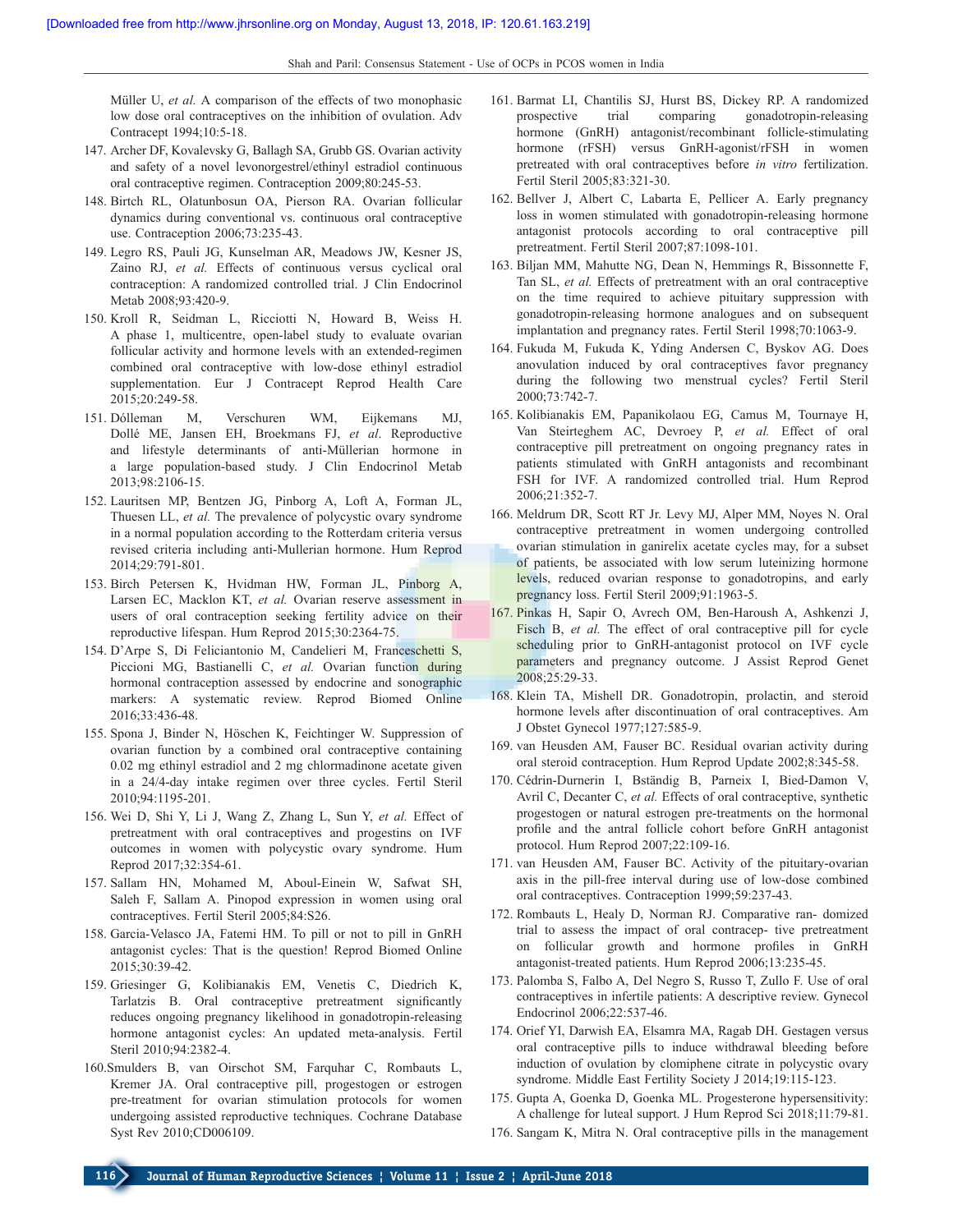of clomiphene resistant anovulation. Int J Med Res Rev 2015;3:1182-7.

- 177. Davis L, Kennedy SS, Moore J, Prentice A. Modern combined oral contraceptives for pain associated with endometriosis. Cochrane Database Syst Rev 2007;(2):CD001019.
- 178. Vercellini P, Frontino G, De Giorgi O, Pietropaolo G, Pasin R, Crosignani PG, *et al.* Continuous use of an oral contraceptive for endometriosis‑associated recurrent dysmenorrhea that does not respond to a cyclic pill regimen. Fertil Steril 2003;80:560-3.
- 179. Vercellini P, Barbara G, Somigliana E, Bianchi S, Abbiati A, Fedele L, *et al.* Comparison of contraceptive ring and patch for the treatment of symptomatic endometriosis. Fertil Steril 2010;93:2150‑61.
- 180. Vercellini P, Somigliana E, Viganò P, De Matteis S, Barbara G, Fedele L, et al. Post-operative endometriosis recurrence: A plea for prevention based on pathogenetic, epidemiological and clinical evidence. Reprod Biomed Online 2010;21:259-65.
- 181. Dunselman GA, Vermeulen N, Becker C, Calhaz‑Jorge C, D'Hooghe T, De Bie B, *et al.* ESHRE guideline: Management of women with endometriosis. Hum Reprod 2014;29:400-12.
- 182. Carmina E, Bucchieri S, Esposito A, Del Puente A, Mansueto P, Orio F, *et al.* Abdominal fat quantity and distribution in women with polycystic ovary syndrome and extent of its relation to insulin resistance. J Clin Endocrinol Metab 2007;92:2500‑5.
- 183. Puder JJ, Varga S, Kraenzlin M, De Geyter C, Keller U, Müller B, *et al*. Central fat excess in polycystic ovary syndrome: Relation to low‑grade inflammation and insulin resistance. J Clin Endocrinol Metab 2005;90:6014‑21.
- 184. Gallo MF, Lopez LM, Grimes DA, Carayon F, Schulz KF, Helmerhorst FM. Combination contraceptives: Effects on weight. The Cochrane Database of Systematic Reviews 2014;1:CD003987.
- 185. Ibáñez L, de Zegher F. Ethinylestradiol-drospirenone, flutamide-metformin, or both for adolescents and women with hyperinsulinemic hyperandrogenism: Opposite effects on adipocytokines and body adiposity. J Clin Endocrinol Metab 2004;89:1592‑7.
- 186. Aydin K, Cinar N, Aksoy DY, Bozdag G, Yildiz BO. Body composition in lean women with polycystic ovary syndrome: Effect of ethinyl estradiol and drospirenone combination. Contraception 2013;87:358‑62.
- 187. Ibáñez L, Díaz M, Sebastiani G, Marcos MV, López‑Bermejo A, de Zegher F, *et al.* Oral contraception vs. insulin sensitization for 18 months in nonobese adolescents with androgen excess: Posttreatment differences in C-reactive protein, intima-media thickness, visceral adiposity, insulin sensitivity, and menstrual regularity. J Clin Endocrinol Metab 2013;98:E902‑7.
- 188. Glintborg D, Mumm H, Altinok ML, Richelsen B, Bruun JM, Andersen M, *et al.* Adiponectin, interleukin-6, monocyte chemoattractant protein‑1, and regional fat mass during 12‑month randomized treatment with metformin and/or oral contraceptives in polycystic ovary syndrome. J Endocrinol Invest 2014;37:757‑64.
- 189. Legro RS, Dodson WC, Kris‑Etherton PM, Kunselman AR, Stetter CM, Williams NI, *et al.* Randomized controlled trial of preconception interventions in infertile women with polycystic ovary syndrome. J Clin Endocrinol Metab 2015;100:4048-58.
- 190. Escobar‑Morreale HF, Luque‑Ramírez M, González F. Circulating inflammatory markers in polycystic ovary syndrome: A systematic review and metaanalysis. Fertil Steril 2011;95:1048‑580.
- 191. Díaz M, Chacón MR, López‑Bermejo A, Maymó‑Masip E, Salvador C, Vendrell J, et al. Ethinyl estradiol-cyproterone acetate versus low‑dose pioglitazone‑flutamide‑metformin for

adolescent girls with androgen excess: Divergent effects on CD163, TWEAK receptor, ANGPTL4, and LEPTIN expression in subcutaneous adipose tissue. J Clin Endocrinol Metab 2012;97:3630‑8.

- 192. Christakou C, Kollias A, Piperi C, Katsikis I, Panidis D, Diamanti-Kandarakis E, et al. The benefit-to-risk ratio of common treatments in PCOS: Effect of oral contraceptives versus metformin on atherogenic markers. Hormones (Athens) 2014;13:488‑97.
- 193. Orio F, Muscogiuri G, Giallauria F, Savastano S, Bottiglieri P, Tafuri D, *et al.* Oral contraceptives versus physical exercise on cardiovascular and metabolic risk factors in women with polycystic ovary syndrome: A randomized controlled trial. Clin Endocrinol (Oxf) 2016;85:764‑71.
- 194. Moran LJ, Meyer C, Hutchison SK, Zoungas S, Teede HJ. Novel inflammatory markers in overweight women with and without polycystic ovary syndrome and following pharmacological intervention. J Endocrinol Invest 2010;33:258‑65.
- 195. World Health Organisation. Medical Eligibility Criteria for Contraceptive Use. 5<sup>th</sup> ed. Geneva: World Health Organisation; 2015.
- 196. Verhaeghe J. Hormonal contraception in women with the metabolic syndrome: A narrative review. Eur J Contracept Reprod Health Care 2010;15:305‑13.
- 197. Pierpoint T, McKeigue PM, Isaacs AJ, Wild SH, Jacobs HS. Mortality of women with polycystic ovary syndrome at long-term follow-up. J Clin Epidemiol 1998;51:581-6.
- 198. Wild S, Pierpoint T, Jacobs H, McKeigue P. Long‑term consequences of polycystic ovary syndrome: Results of a 31 year follow-up study. Hum Fertil (Camb) 2000;3:101-5.
- 199. Schildkraut JM, Schwingl PJ, Bastos E, Evanoff A, Hughes C. Epithelial ovarian cancer risk among women with polycystic ovary syndrome. Obstet Gynecol 1996;88:554‑9.
- 200. Chittenden BG, Fullerton G, Maheshwari A, Bhattacharya S. Polycystic ovary syndrome and the risk of gynaecological cancer: A systematic review. Reprod Biomed Online 2009;19:398‑405.
- 201. Hannaford PC, Selvaraj S, Elliott AM, Angus V, Iversen L, Lee AJ, *et al.* Cancer risk among users of oral contraceptives: Cohort data from the Royal College of General Practitioner's Oral Contraception Study. BMJ 2007;335:651.
- 202. Balen A. Polycystic ovary syndrome and cancer. Hum Reprod Update 2001;7:522‑5.
- 203. Swiglo BA, Cosma M, Flynn DN, Kurtz DM, Labella ML, Mullan RJ, *et al.* Clinical review: Antiandrogens for the treatment of hirsutism: A systematic review and metaanalyses of randomized controlled trials. J Clin Endocrinol Metab 2008b; 93:1153‑60.
- 204. Moghetti P, Castello R, Negri C, Tosi F, Perrone F, Caputo M, *et al.* Metformin effects on clinical features, endocrine and metabolic profiles, and insulin sensitivity in polycystic ovary syndrome: A randomized, double-blind, placebo-controlled 6‑month trial, followed by open, long‑term clinical evaluation. J Clin Endocrinol Metab 2000b; 85:139‑46.
- 205. Calaf J, López E, Millet A, Alcañiz J, Fortuny A, Vidal O, *et al.* Long-term efficacy and tolerability of flutamide combined with oral contraception in moderate to severe hirsutism: A 12‑month, double‑blind, parallel clinical trial. J Clin Endocrinol Metab 2007;92:3446‑52.
- 206. Belisle S, Love EJ. Clinical efficacy and safety of cyproterone acetate in severe hirsutism: Results of a multicentered Canadian study. Fertil Steril 1986;46:1015‑20.
- 207. Keleştimur F, Sahin Y. Comparison of Diane 35 and Diane 35 plus spironolactone in the treatment of hirsutism. Fertil Steril 1998;69:66‑9.